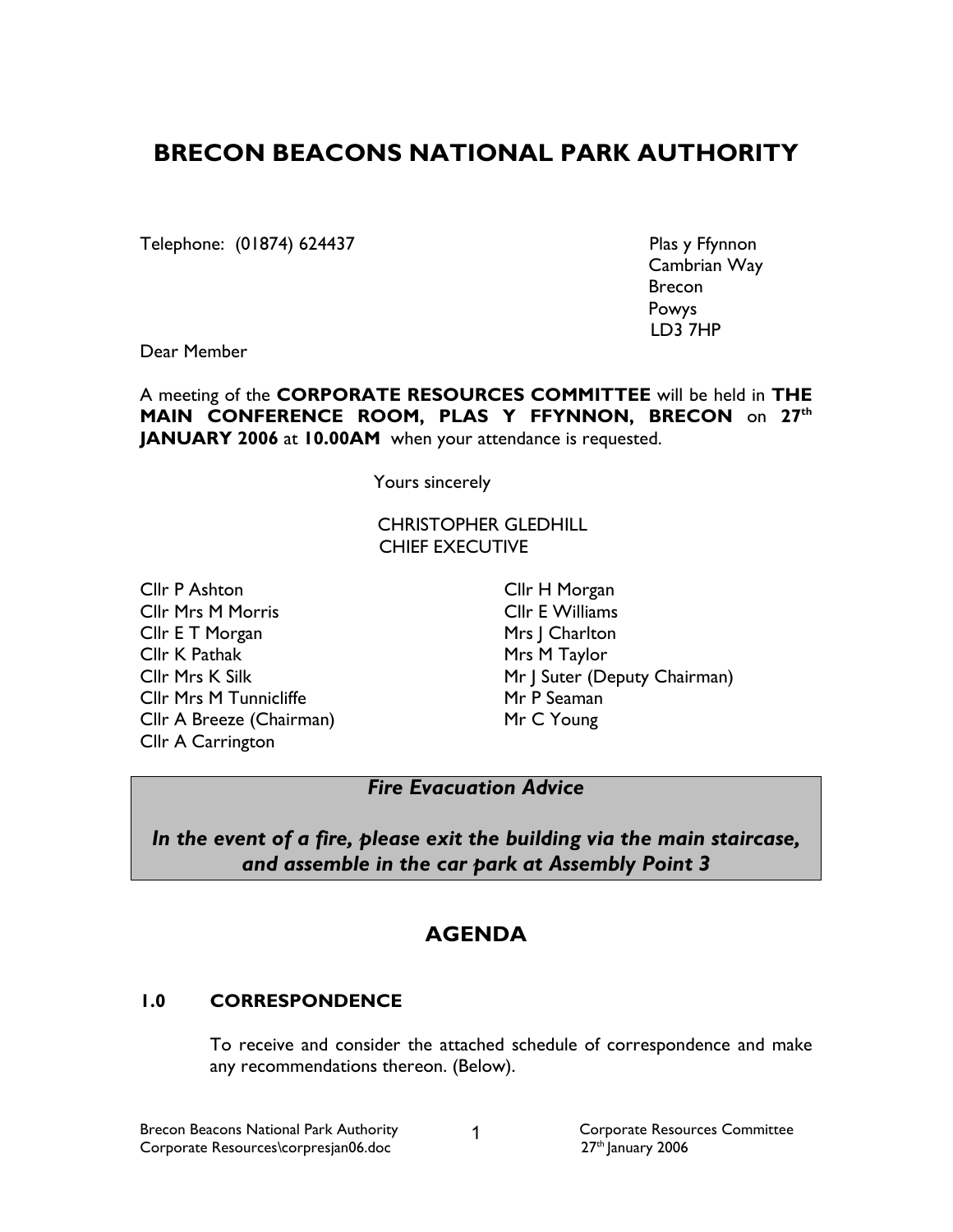### 2.0 DECLARATIONS OF INTEREST

 To receive any declarations of interest from members relating to items on the agenda. Members' attention is drawn to the sheet attached to the attendance sheet and the need to record their declarations.

### 3.0 MINUTES

To receive and adopt the minutes of the Corporate Resources Committee meeting held on 11<sup>h</sup> November 2005, and authorise the Chairman to sign them as a true record. (Enclosure 1).

# 4.0 PUBLIC SPEAKING

To give opportunity for members of the public to address the Committee in accordance with the Authority's Public Speaking Scheme.

# FINANCIAL ITEMS

### 5.0 BUDGET MONITORING REPORT 2005/06 Alan Elliott

Members are referred to Enclosure 2 which includes the latest budget monitoring details together with an out-turn forecast for the financial year 2005/06. Explanations in relation to variances (actual compared to estimate) have been included in the notes to the right hand side of the enclosure.

Budget Monitoring 1<sup>st</sup> April 2005 to 31<sup>st</sup> December 2005

The overall actual net expenditure for the period  $(23,436,534)$ , shown at the bottom of the third column on the enclosure, represents 73% of the full year estimates.

The period covers nine months (75%) of the financial year and therefore the Authority still appears on track to spend most of the budget.

### Out-turn Forecast 2005/06

An end of year forecast has been included in the sixth column of the enclosure. The forecast is based on the latest budget monitoring figures together with

 $\mathcal{P}$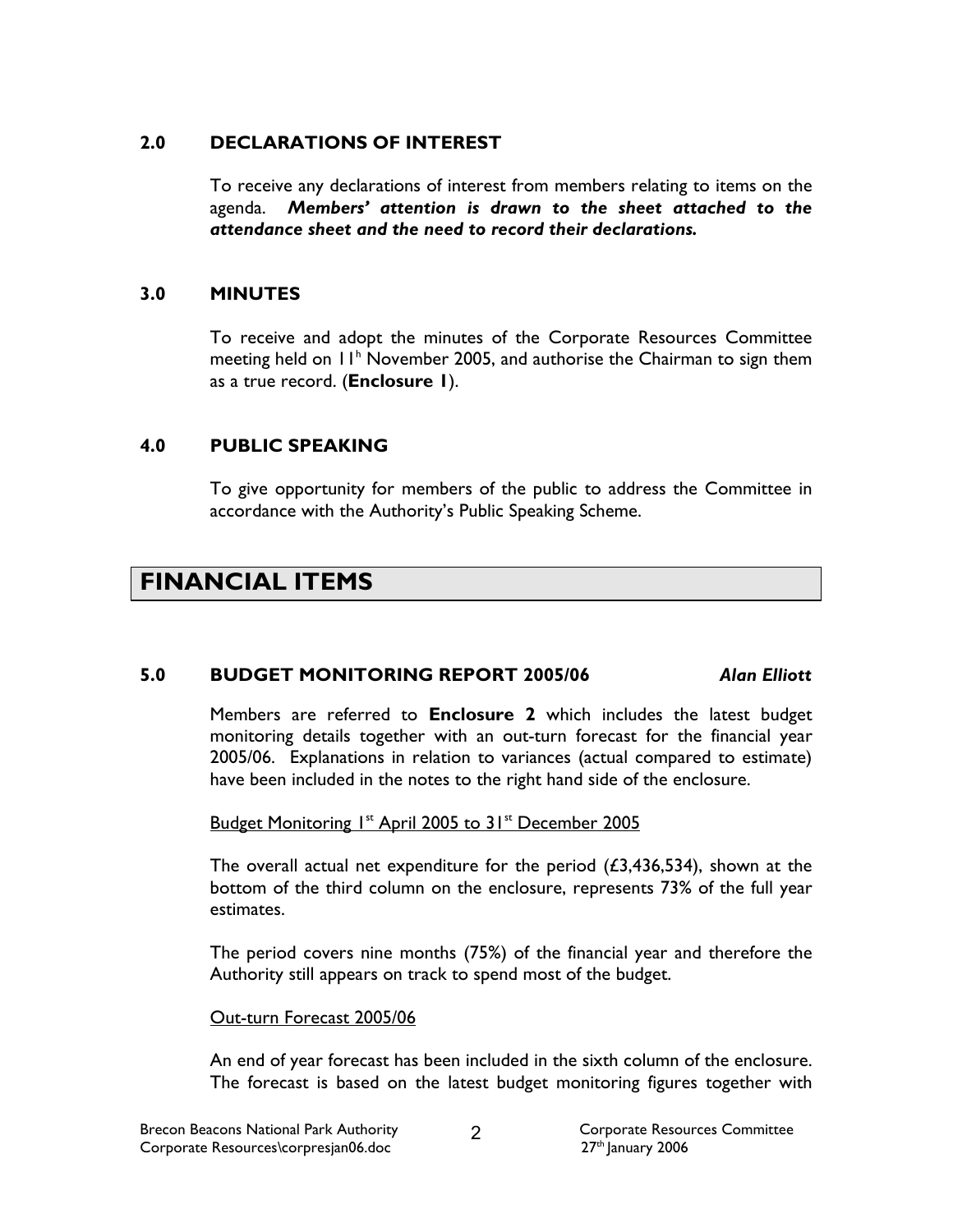information supplied by the budget holders in relation to remaining expenditure and income.

The forecast net expenditure for 2005/06 is £4,670,092 compared to the budget figure of £4,709,260, a reduction of £39,168 or 0.84%.

- a) Financial, Staffing and Improvement implications: 73% of the net budget has been spent in the first nine months of the year. The year-end forecast is an underspending of £39,168 or 0.84% of the net budget.
- b) Equality Issues: No implications.
- c) Sustainability Appraisal: No implications.
- d) Human Rights: No implications.
- e) Background Papers: None.
- f) Corporate Objective: 3

Recommendation: That the contents of the report be noted.

 Contact Officer: For further information contact Alan Elliott or Elaine Standen on 01874 624437.

### 6.0 ESTIMATES 2006/07 Alan Elliott

### 6.1 Background

The revenue Estimates for 2006/07 have been prepared assuming that the Welsh Assembly Government Grant for 2006/07 is in line with the indicative increase for all three Welsh Parks of 1.04% on the 2005/06 settlement. Members will recall that this year's estimate was partly financed by a large one-off withdrawal from reserves which are expected to be close to the levels recommended by the Audit Commission by the end of the year. In effect, the resources available next year will be lower than those used in this year, as summarised below.

| Revised         | Original        |
|-----------------|-----------------|
| <b>Estimate</b> | <b>Estimate</b> |
| 2005/06         | 2006/07         |
| £000            | £000            |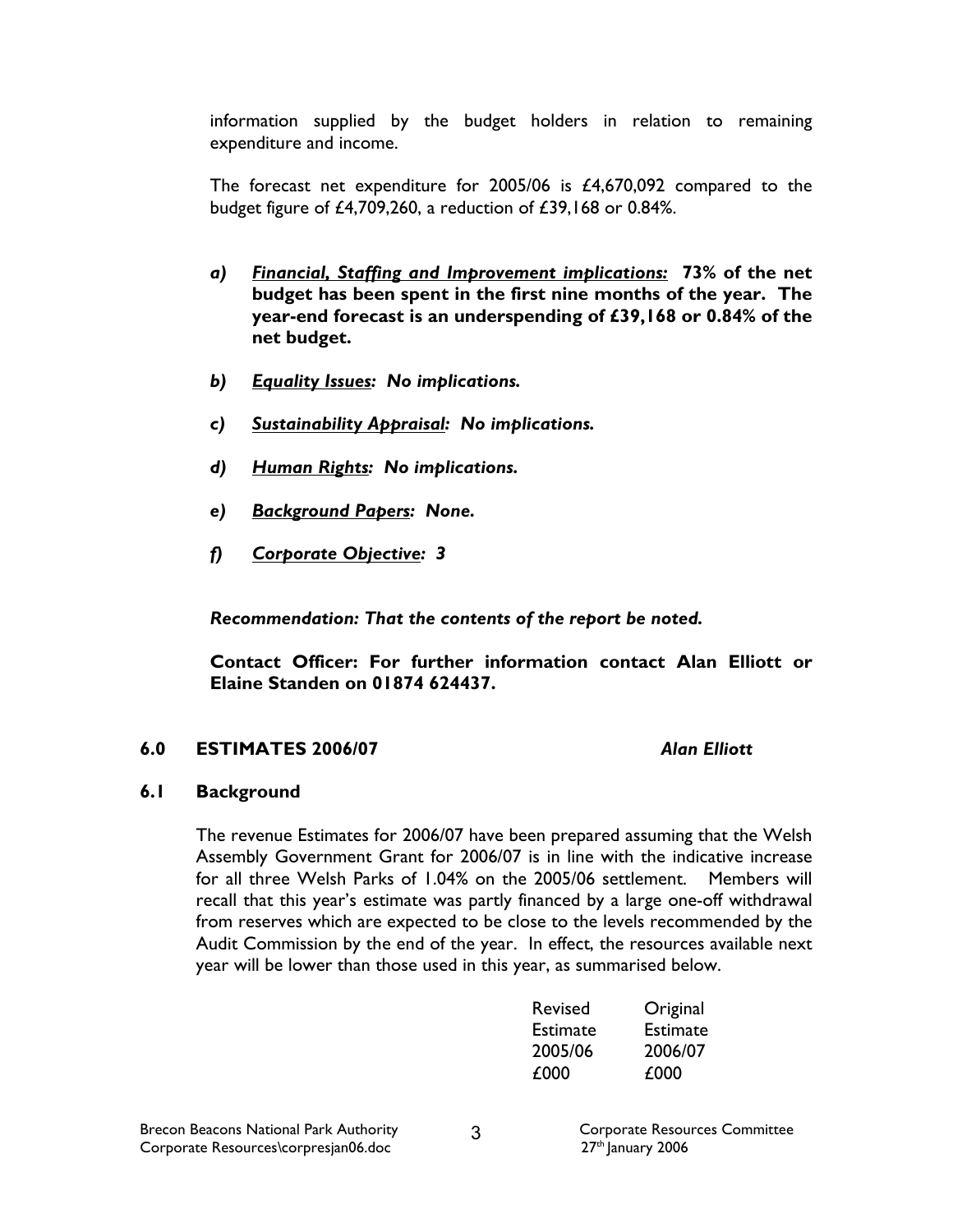| <b>Net Expenditure</b>                | 4,709 | 4,313 |
|---------------------------------------|-------|-------|
| <b>Welsh Assembly Grant plus Levy</b> | 4,156 | 4.199 |
| Use of Reserves                       | 485   | 46    |
| Planning Improvement Grant            | 68    | 68    |
| <b>Total resources</b>                | 4,709 | 4,313 |

 The Welsh Assembly Government have based the indicative settlement (the final figure had not been notified at the time of writing of this report) on the assumption that 1% efficiency savings would be found to finance any expenditure increases over and above the 1.04% allowed.

### 6.2 The Baseline Estimate for 2006/07

In drafting a budget in response to the difficult settlement for the coming year, Officers have adopted a two-stage strategy. The initial phase involved stripping out all project and non-recurring expenditure from the 2005/06 budget to produce a baseline estimate and providing for known increases in costs, principally staffing. The pay award of 2.95%, together with increments has been fully reflected in the budget. Known unavoidable cost increases such as rent and rates have been included but budgets for other items have been left at 2005/06 levels where possible.

A copy of the baseline estimate is included at Enclosure 3 for Members' consideration and approval. It does not include expenditure for Authority priorities such as Area Action Plans, Biodiversity projects, Geopark work or a capital programme.

The second phase of the budget process involves identifying efficiency savings and income generation opportunities which will enable the Authority to fund priorities and projects in the coming year, including the Area Action Plans. Detailed prioritised bids have been made by each Department and these will be allocated funding following evaluation.

The Assembly is encouraging all Authorities to channel more expenditure into service delivery and reduce overheads. Accordingly, efficiency savings will be sought in areas such as transport, stationery and related costs, such as printing and postages while reviews are undertaken of income generation by front line services such as visitor facilities and planning. It is likely that some difficult decisions will need to be made about budget priorities.

Looking ahead to 2007/08 and 2008/09, it is unlikely that the budget situation will ease. Additional pressures such as the loss of the Planning Improvement Grant, the Local Development Plan process and the impact of the triennial review of the Powys Pension Fund will place extra demands on the budget. By working to generate more income, make better use of resources and cutting on-going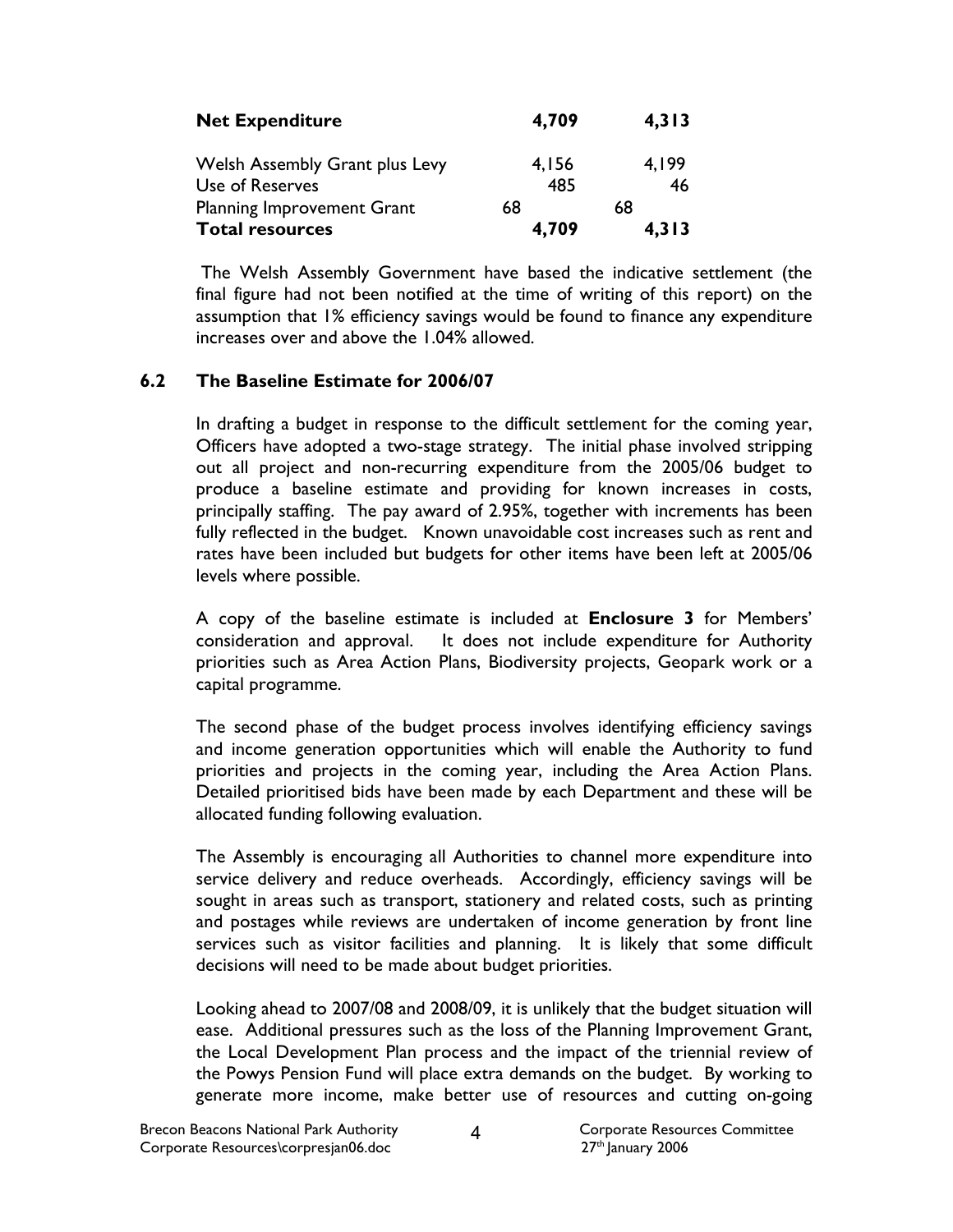overheads in 2006/07, the Authority will be better able to set balanced budgets in future years.

Officers propose to report back to Members on the outcome of the second phase of budget-setting at the next meeting of the Committee. In the interim, it is suggested that the baseline estimate is approved to enable the Levy to be issued to constituent Authorities.

- a) Financial, Staffing and Improvement Implications: as outlined in the report.
- b) Equality Issues: No implications.
- c) Sustainability Appraisal: No implications.
- d) Human Rights: No implications.
- e) Background Papers: None.
- f) Corporate Objective: 3

Recommendation: Members approve the baseline estimates as shown at Enclosure 3.

Contact Officer: For further information contact Elaine Standen or Alan Elliott on 01874 624437.

# 7.0 STATEMENT ON RESERVES 2005/06 and 2006/07

#### Alan Elliott

A Statement of Reserves as at  $1^{st}$  April 2005, together with a projection for  $31<sup>st</sup>$  March 2006 and estimated position as at  $31<sup>st</sup>$  March 2007, is shown at Enclosure 4. The General Reserves are estimated to stand at £306,171 at 31<sup>st</sup> March 2006 and £290,392 at 31<sup>st</sup> March 2007.

- a) Financial, Staffing and Improvement implications: The estimated contribution from reserves in 2005/06 is reduced by £39,168 (now estimated at £446,190).
- b) Equality Issues: No implications.
- c) Sustainability Appraisal: No implications.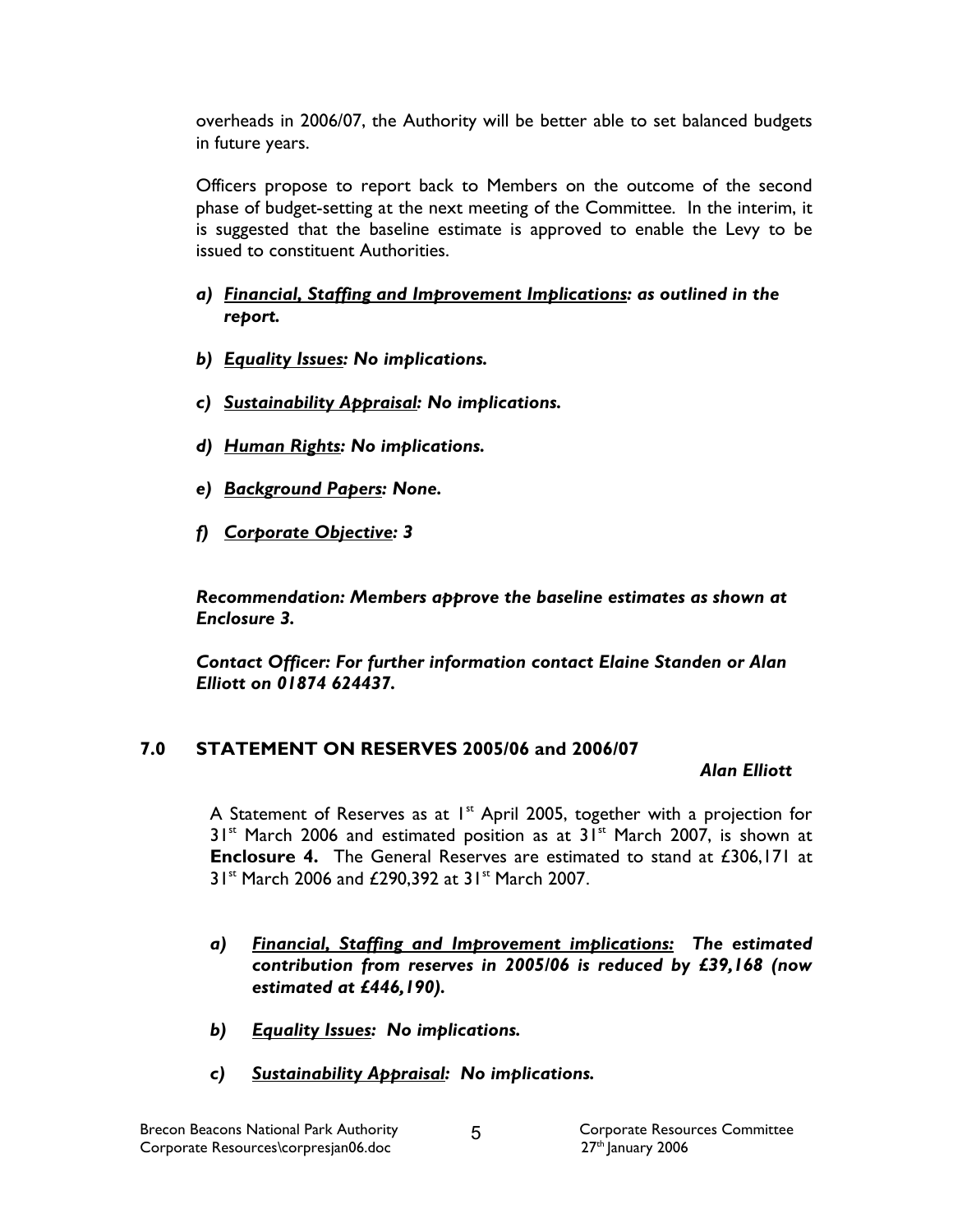- d) Human Rights: No implications.
- e) Background Papers: None.
- f) Corporate Objective: 3.

Recommendation: Members are asked to note the Reserves Statement.

 Contact Officer: For further information contact Alan Elliott or Elaine Standen on 01874 624437.

## 8.0 LEVY AND NOTICE TO UNITARY AUTHORITIES

Alan Elliott

The Authority has previously been advised that the revenue settlement for the three Welsh parks is 1.04%, but this has not yet been ratified by the Welsh Assembly Government.

Therefore it is proposed that a letter of notice of intention to levy should be sent out to the relevant Unitary Authorities after this Committee in accordance with the National Park Authorities (Levies) (Wales) Regulations 1995, subject to ratification of the revenue settlement by the Welsh Assembly Government. These regulations state that the levy shall be issued before  $15<sup>th</sup>$ February in the financial year preceding the financial year for which the levy is issued. The regulations provide guidance as to the maximum amount of the levy and to the apportionment of the levy.

The apportionment between the Unitary Authorities for the Brecon Beacons National Park levy will be tabled at the meeting. The levy requires the Unitary Authorities to provide sums calculated in accordance with Section 72 levy requirement.

The regulations allow for a National Park to issue a levy for a sum greater than the Authority's 25%, providing that the Authority has given prior consent in writing.

- a) Financial, Staffing and Improvement implications: As indicated on the apportionment between the Unitary Authorities tabled at the meeting.
- b) Equality Issues: No implications.
- c) Sustainability Appraisal: No implications.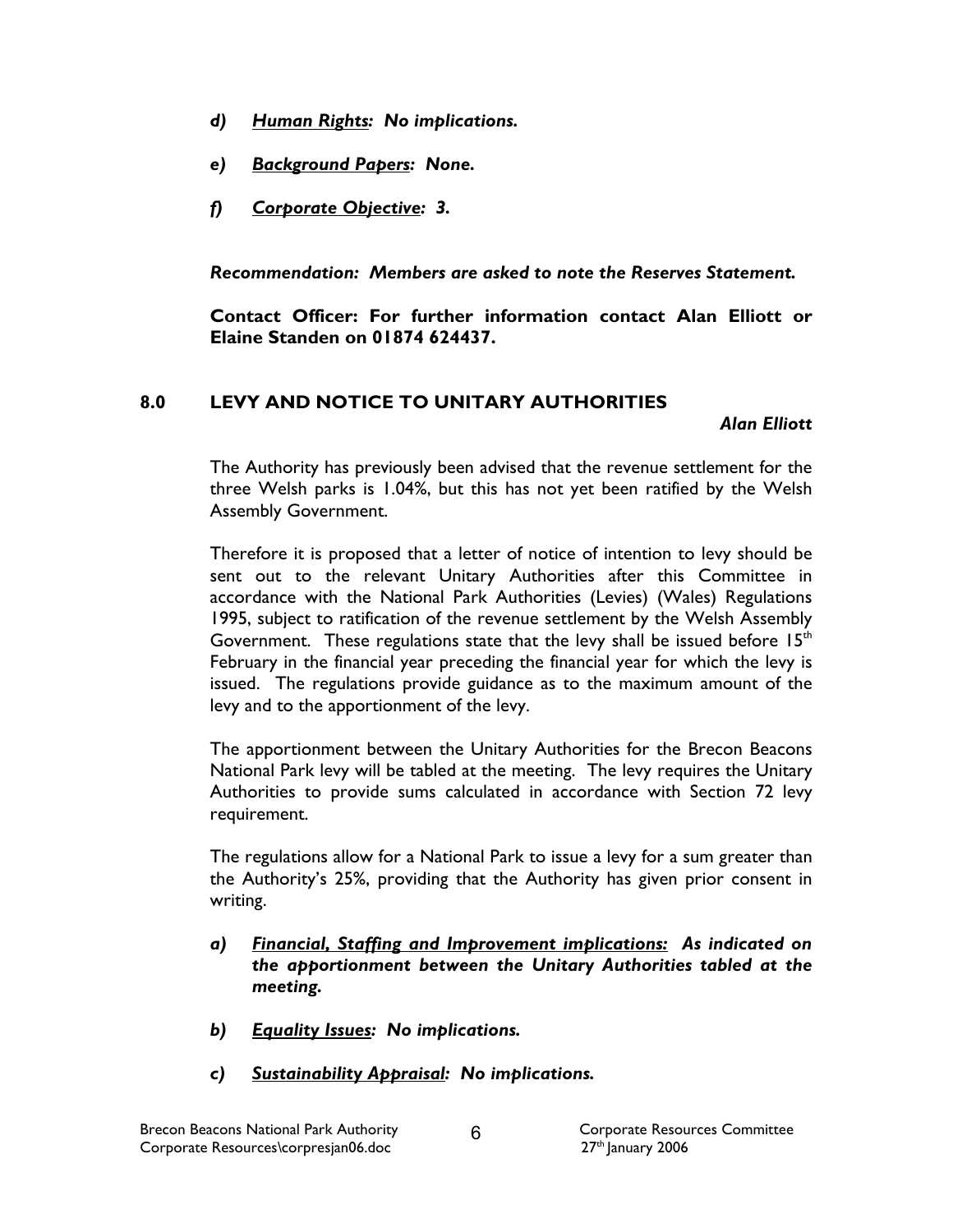- d) Human Rights: No implications.
- e) Background Papers: None.
- f) Corporate Objective: 3

Recommendation: That the Chief Executive be instructed to issue a levy at the maximum amount in the proportions as set out in the Schedule to Regulation 5 of the National Park Authorities (Levies) (Wales) 1995, subject to the provisions regarding increased levies (Regulation 6 (4))

 Contact Officer: For further information contact Alan Elliott or Elaine Standen on 01874 624437.

# 9.0 PRUDENTIAL CODE INDICATORS Alan Elliott

The Authority is required to report on the Prudential code indicators each quarter and also, in this meeting, to agree a treasury management plan for the coming year. The monitoring report for the last quarter in 2005/06, which reflects the fact that the Authority is debt-free and has no planned capital expenditure, is attached at Enclosure 5. The treasury management plan is unchanged from 2005/06, although the cash surplus invested and hence the interest earned is likely to fall as reserves are reduced from the high levels of recent years.

- a) Financial, Staffing and Improvement implications: No implications.
- b) Equality Issues: No implications.
- c) Sustainability Appraisal: No implications.
- d) Human Rights: No implications.
- e) Background Papers: None.
- f) Corporate Objective: 3

Recommendation: Members are asked to note and approve the contents of the report.

Contact Officer: For further information contact Elaine Standen or Alan Elliott on 01874 624437.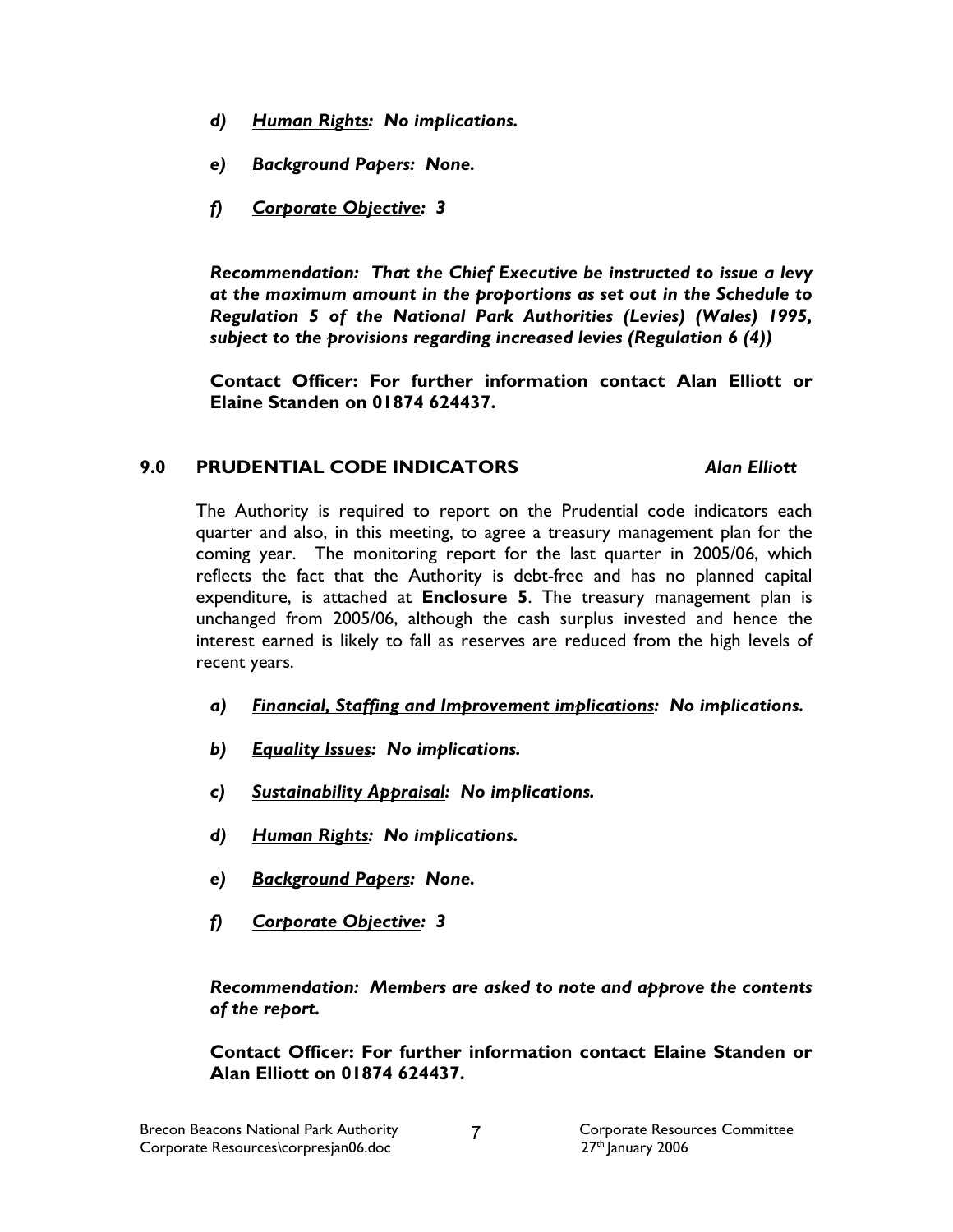#### 10.0 FINANCE SERVICES REVIEW Emlyn Watkin

#### 10.1 Introduction

An update on the Finance Services Review was presented to the last meeting of the Committee on  $11<sup>th</sup>$  November 2005 and a commitment given that a more detailed report would be available at this meeting.

The review was commenced in January 2005 by the Section 151 Officer and the following approach was adopted:

- o Discussions with the Chair and Deputy Chair of the Authority and Resources Committee
- $\circ$  Discussions with the Chief Executive and Chief Officers
- o Interviews and discussions with staff in the Finance Section
- o Overview of responses to a survey of all users of the finance services undertaken in the autumn 2004
- o Comparative data obtained from Snowdonia and Pembrokeshire National **Parks**
- o Review of External Auditor reports and Management Letters
- o Review of recent Internal Audit reports
- o Meetings with the Director of Resources, Carmarthenshire County Council and the Head of Financial Services, Powys County Council

### 10.2 Background and Present Arrangements

Prior to 1996, the BBNPA received the complete range of financial services from Powys County Council. After the reorganisation in 1996 a decision was taken to directly employ the staff locally but to continue to use some of the finance services available from Powys County Council under Service Level Agreements. These include Payroll, Internal Audit, Superannuation and Leased Cars.

The Finance Section consists of three full-time equivalent posts and provides the following financial activities:

- o Financial planning and budget monitoring
- o Financial Ledger, cash book and treasury management
- o Statutory year-end accounting and reports including the Statement of **Accounts**
- o Completion of annual returns and grant claims
- o Payment of creditors and issue of debtor invoices
- o Checking and payment of travelling and subsistence allowances
- o Supply of data to Powys CC on payroll and superannuation matters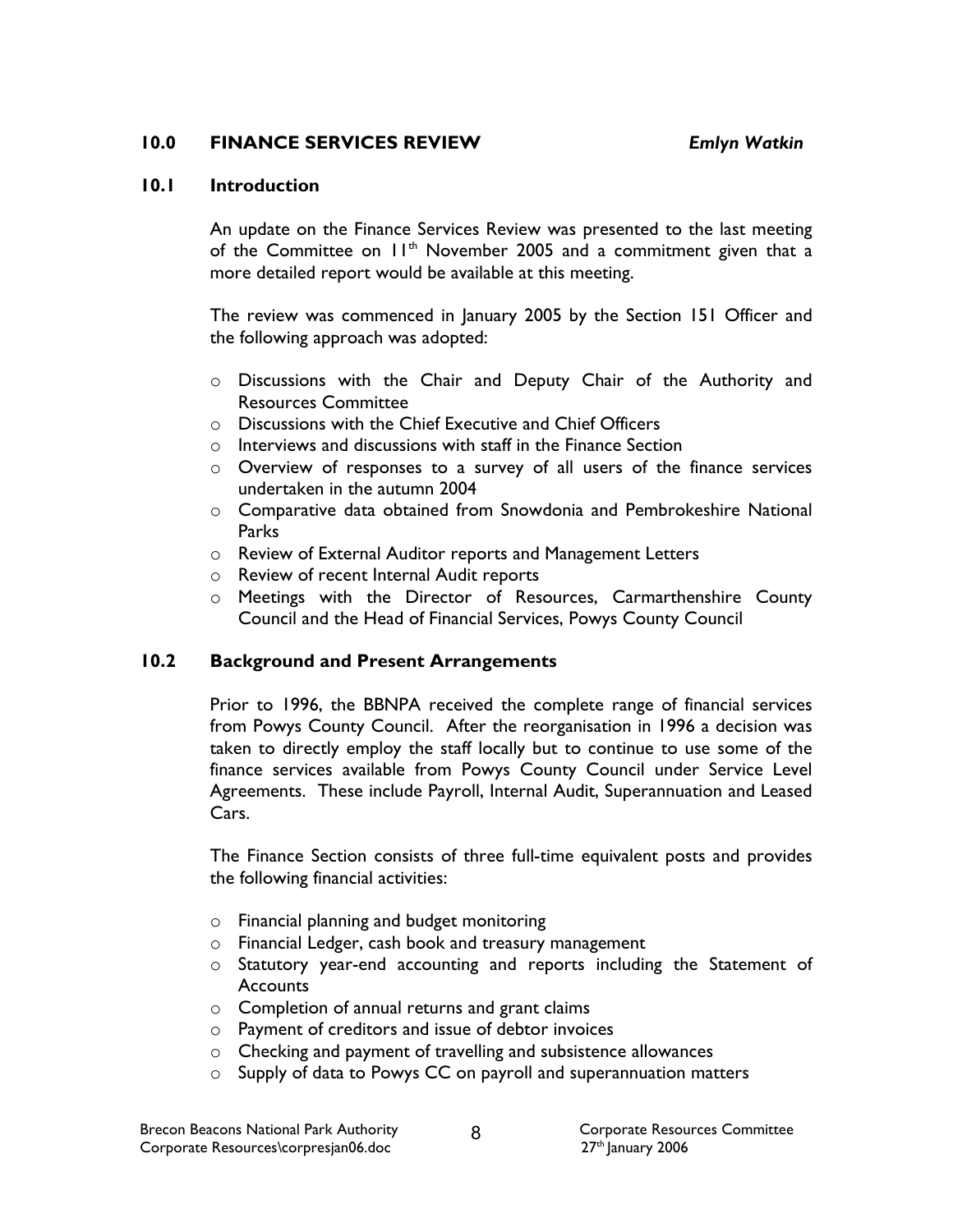o Provision of internal financial advice and support to Members and Officers as required

The annual cost of the Finance Section is summarised as follows:

|                                          | £000 |
|------------------------------------------|------|
| Staff related costs                      | 95   |
| <b>Powys CC Service Level Agreements</b> | 22   |
| Other operating costs                    | 2    |
|                                          |      |

Total Annual Estimated cost in 2005/6 119

# 10.3 Comparisons with other Welsh National Park Authorities

Information provided by the National Parks is as follows:

|                                   | Snowdonia<br><b>NPA</b>          | Pembrokeshire<br><b>NPA</b>                 | <b>Brecon</b><br><b>Beacons</b><br><b>NPA</b>         |
|-----------------------------------|----------------------------------|---------------------------------------------|-------------------------------------------------------|
| Gross Budget 2005/6<br>£m         | £8.653m                          | £6.068m                                     | £5.775m                                               |
| Net Budget 2005/6 £m              | £5.903m                          | £4.458m                                     | £4.272m                                               |
| Total number of<br>employees      | 130 Full- time<br>27.5 Part-time | 102 Full-time<br>69 Part-time /<br>seasonal | 92 Full time<br><b>56 Part-</b><br>time /<br>seasonal |
| Number of Finance<br><b>Staff</b> | <b>5.0 FTE</b>                   | 3.64 FTE                                    | 3.0 FTE                                               |

#### 10.4 Structures and Staffing

The Head of the Business Unit has managerial responsibility for the Finance Section and the Finance team is comprised of the following:

| Finance Manager (Qualified Accountant)     | Salary Grade 14 |
|--------------------------------------------|-----------------|
| 37 hours (50/50 Job Share)                 |                 |
| <b>Accounting Technician 37 hours</b>      | Salary Grade 8  |
| Finance Officer 37 hours                   | Salary Grade 8  |
| Temporary Input Data help 6 hours per week |                 |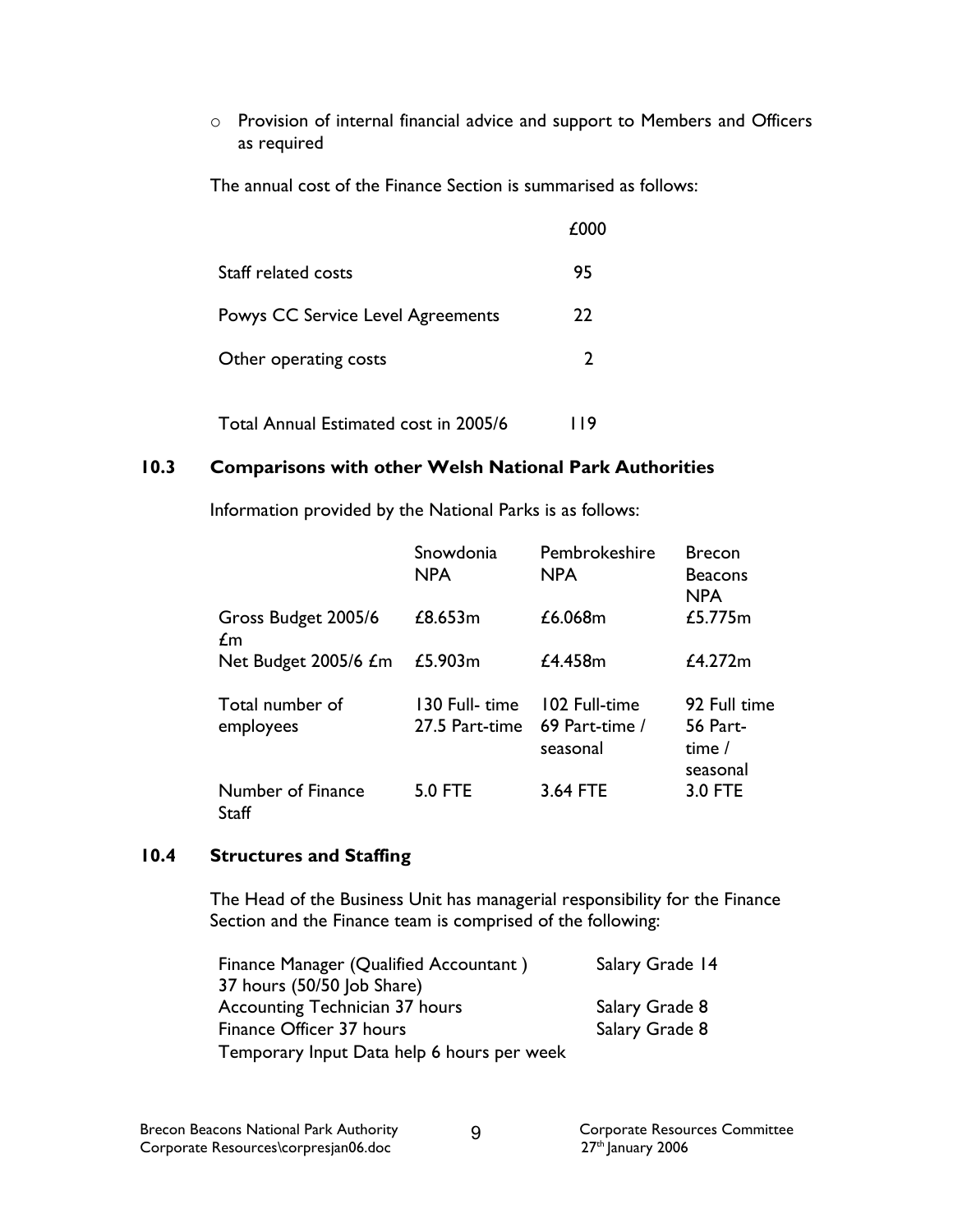#### 10.5 Findings and Current Position

One of the main findings as a result of the discussions and meetings referred to in paragraph 1 was that the Authority could benefit from an improvement in the presentation of financial data, reports and Statements. The Section 151 Officer submitted a draft report to the Chief Executive in March 2005 and a number of improvements have already been initiated including the following:

- o Review of Financial Regulations and Procedures.
- o Presentation of financial reports to Corporate Resources Committee and Corporate Management Team by an accountant.
- o Improvements to the annual Statement of Accounts as indicated by the favourable external audit report.

As previously reported discussions have taken place with two of our constituent authorities, who are potential providers of financial/internal audit services and/or finance systems, with a view to obtaining an improvement in the quality and flexibility of financial management systems, particularly in the following areas.

- o Reporting tools.
- o Online access for budget holders.
- o Improved online purchase ordering facilities.
- o Improved electronic transfer of data e.g. sales at Visitor Centres.

The Committee has approved the extension of the payroll contract with Powys County Council for a period of 3 years from  $I<sup>st</sup>$  April 2006. The current agreement with Powys in relation to Internal Audit Services expires on  $31<sup>st</sup>$  March 2006 and they have indicated that they lack the resources to continue that agreement.

Initially the most advantageous option, subject to confirmation of acceptable costs and suitable network connections, was considered to be that of Carmarthenshire County Council. That option is for BBNPA to have access to and the use of their financial system (Agresso) which is one of the market leaders. In addition Carmarthenshire could be interested in providing other services such as Internal Audit. They have been requested to provide costs for the access to the financial system but we are still awaiting a response. A further update on this issue will be reported verbally at the meeting.

The current BBNPA financial system is QL, supplied by Distinction Systems, and is the same package as is used by the two other Welsh National Parks in addition to many Further and Higher Education organisations.

A recent development which has influenced the recommendation below is that Agresso have recently acquired Distinction Systems, who were their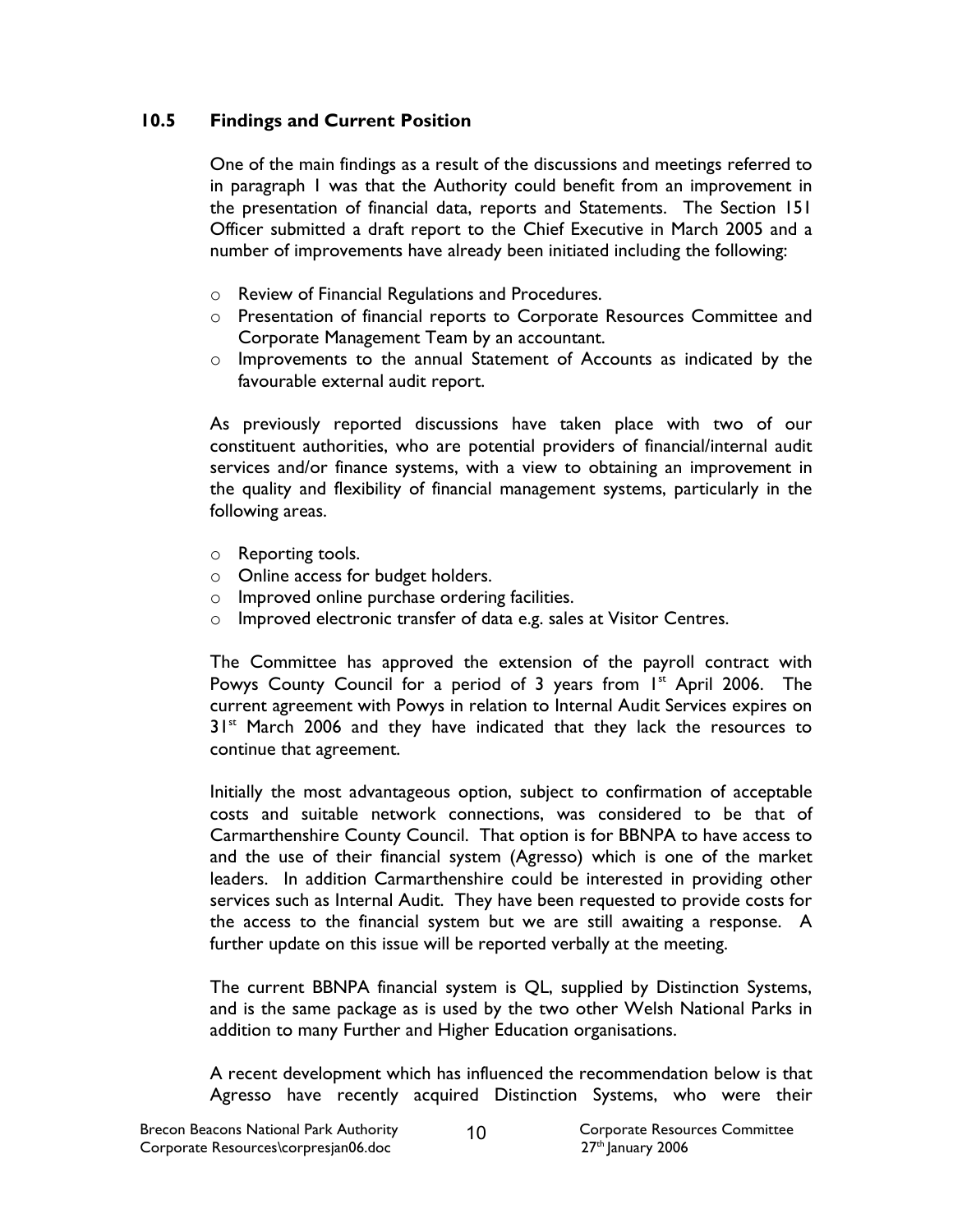competitors in the FE and HE sectors, and state that they intend to continue to support, develop and improve the QL system.

Informal discussions have taken place with our current suppliers and it does appear that the desired improvements can be achieved by retaining the current package and investing in current and future enhancements. Guide prices have been requested from our current suppliers and these will be reported verbally at the meeting.

- a) Financial, Staffing and Improvement implications: To be reported verbally at the meeting.
- b) Equality Issues: No implications.
- c) Sustainability Appraisal: No implications.
- d) Human Rights: No implications..
- e) Background Papers: None.
- f) Corporate Objective: 3.

Recommendation: As a result of the recent takeover of Distinction Systems by Agresso the current accounting package (QL) be retained and, subject to funding, be improved and enhanced as indicated in paragraph 5. Quotations to be obtained from interested Constituent Authorities in relation to providing an appropriate Internal Audit Service for a period of three years commencing on  $I^st$  April 2006.

Contact Officer: For further information contact Elaine Standen or Alan Elliott on 01874 624437.

### 11.0 FINANCIAL REGULATIONS AND PROCEDURES

Alan Elliott

### 11.1 Financial Regulations

The Financial Regulations provide the framework for managing the Authority's financial affairs, together with Standing Orders relating to Contracts, Codes of Conduct, the Scheme of Delegation and the Treasury Management Policy.

The regulations apply to every Member and Employee of the Authority and can only be amended or suspended by the Authority.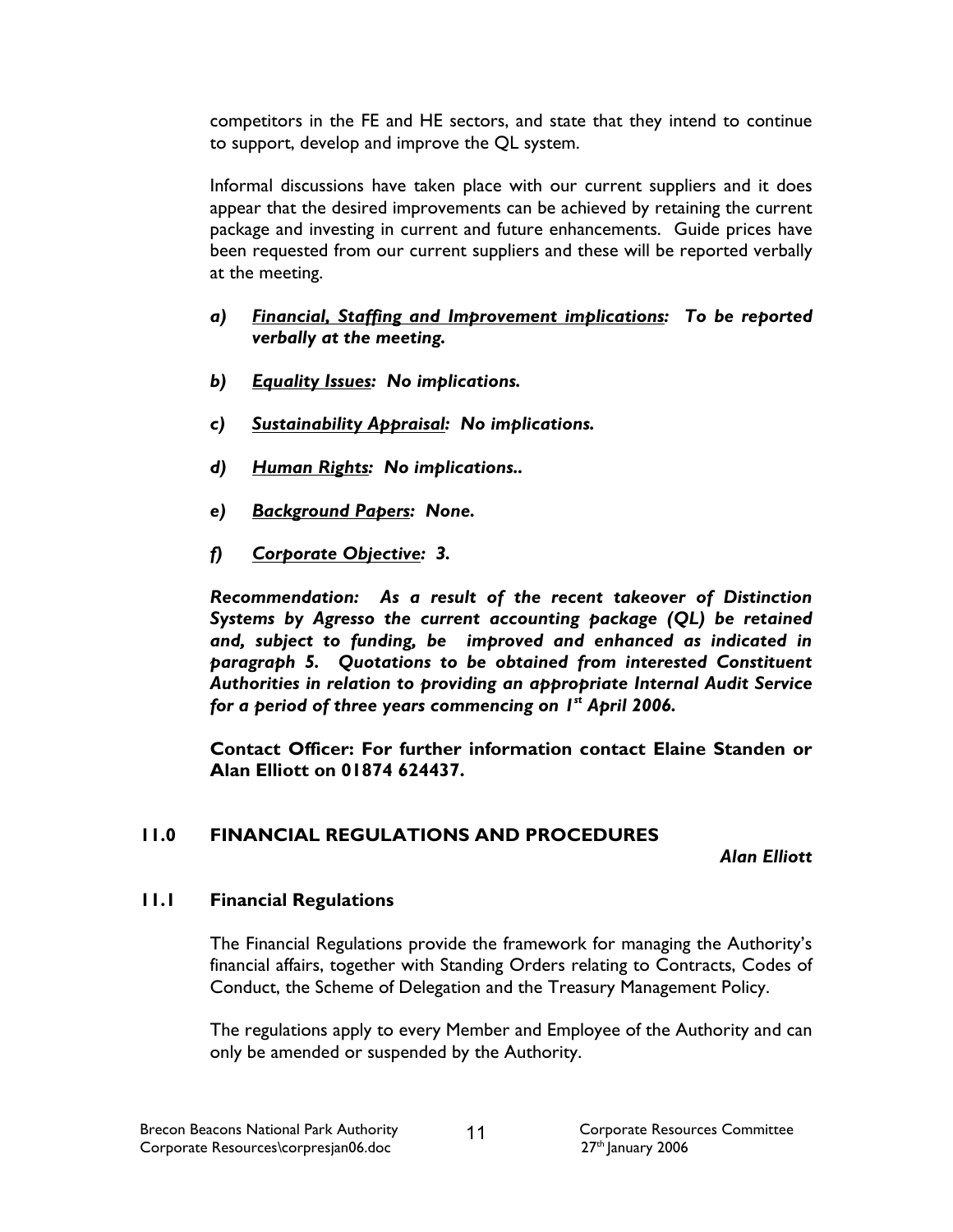The Financial Regulations periodically require updating in order to take account of changing circumstances and or new legislation. The current Regulations are dated February 2000, with an amendment in May 2004, and accordingly a revised set of regulations is attached at Enclosure 6 for approval.

# 11.2 Financial Procedures

The Financial Procedures are designed to underpin the Financial Regulations and, whilst covering the same issues, are intended to be more 'user-friendly'.

Providing they do not conflict with the approved Financial Regulations it is recommended that the Chief Executive, in consultation with the Section 151 Officer, can authorise amendments to the Financial Procedures.

A draft copy of the Financial Procedures will be tabled at the meeting.

- a) Financial, Staffing and Improvement implications: Update of the current Financial Regulations and the introduction of more 'userfriendly' Financial Procedures.
- b) Equality Issues: No implications.
- c) Sustainability Appraisal: No implications.
- d) Human Rights: No implications..
- e) Background Papers: Current Financial Regulations.
- f) Corporate Objective: 3.

Recommendation: That the Corporate Resources Committee recommend approval of the draft Financial Regulations and Financial Procedures to the National Park Authority.

Contact Officer: For further information contact Elaine Standen or Alan Elliott on 01874 624437.

### 12.0 TRADING REPORT APRIL TO DECEMBER 2005

#### Ruth Nicholson

Trading figures for the period April to December 2005 are attached at Enclosure 7.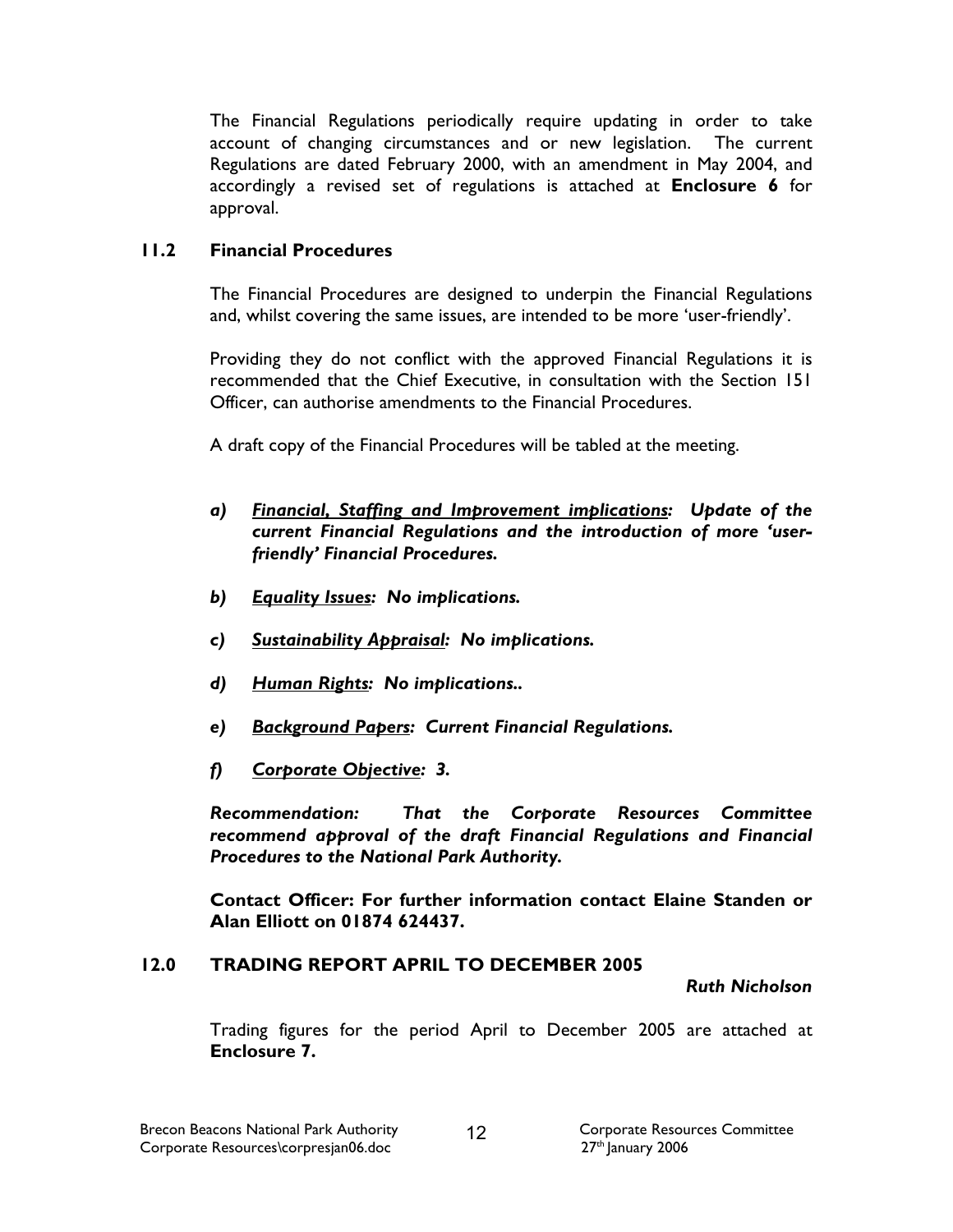### 12.1 National Park Visitor Centre

Overall income is up 5% when compared with the same period in 2004/5. The largest percentage increase in performance has come from increased sales of publications, thanks partly to renewed stocking of National Park Authority publications, and new lines of welsh food items in the visitor centre shop. There has also been a 5% increase in income from the tea rooms with a large number of bookings for Christmas lunches during December. Overall, in comparison with the previous year, the total cost to the Authority has been reduced by 9%.

All money from education groups now is shown in the Education Service budget which accounts for the reduction in this income stream.

Despite a rise in visitors over this period, revenue from car parking has fallen by 4%. A survey is to be undertaken to ascertain the level of visitors not paying the standard charge along with a New Year promotion of an improved season ticket. This promotion is linked with the introduction of the new till system which will allow vouchers and discounts to be taken. The till system should be installed in the next month.

# 12.2 Craig-y-nos Country Park

As with the previous quarter, the country park appears to have a large reduction in expenditure and income when compared with the last financial year. This is due to the Adfwyio work that was carried out at the same period last year with grant monies being received and expenditure being spent on the work.

With this factored out, the Country Park has had a difficult trading period during September to December. Along with the information centres, as detailed below, trading has taken a downturn with sales of souvenirs down by 12%. There appears to be no obvious explanation for this although with reduced staffing levels, and increased teaching commitments for the centre warden, the shop has not been open as much as in the previous year.

The large reduction in June compared with last year was due to not having the canine capers event. However, as the event had a net cost rather than a profit, the expenditure in comparison is also down.

All money from education groups now is shown in the Education Service budget which accounts for the reduction in this income stream.

Visitor numbers are slightly increased for the site with a high number of visitors during December which has traditionally been a popular month. The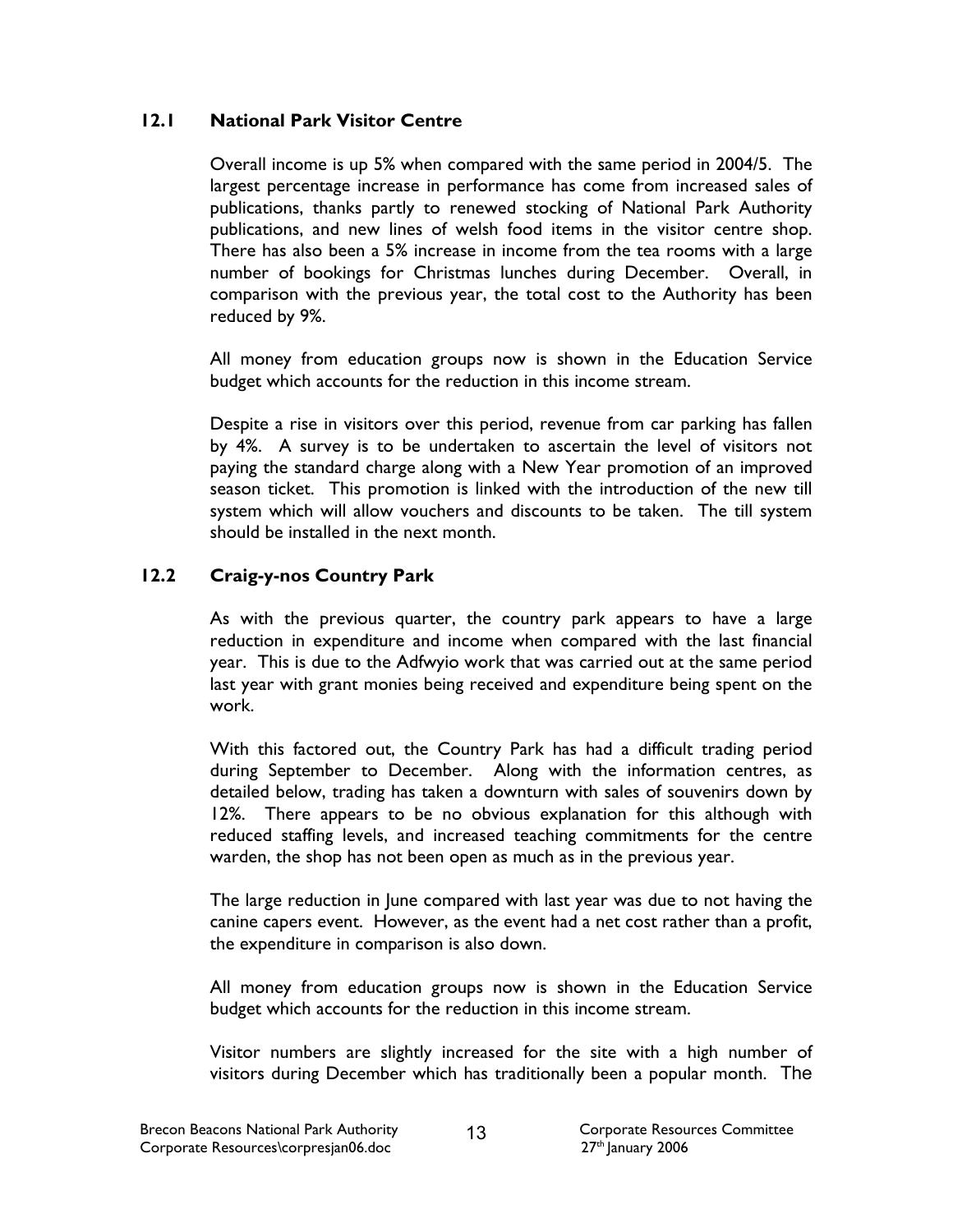sharp increase in visitors is likely to be related to the favourable weather when compared with the previous year.

# 12.3 Information Centres

As explained previously, both information centres have experienced a very difficult trading period, especially during November when both visitor numbers and income were down by over 30%. There is no explanation for the reduced numbers of visitors in November except for the weather, but similar problems have been experienced by other retail outlets in both towns. However, thanks to a good start earlier in the year, this relates to an overall decrease of just 1%.

- a) Financial, Staffing and Improvement implications: No implications.
- b) Equality Issues: No implications.
- c) Sustainability Appraisal: Increased usage at the Centres, especially at the National Park Visitor Centre, increases the pressure on water and electricity supplies.
- d) Human Rights: No implications.
- e) Background Papers: None.
- f) Corporate Objective: 4 and 5

Recommendation: That the contents of the report be noted.

 Contact Officer: For further information contact Ruth Nicholson or Alan Elliott on 01874 624437.

### 13.0 TRADING IMPROVEMENT PLAN Peter Tyldesley

There have been concerns about the performance of the Authority's trading operations. In the current budgetary climate, it is more important than ever that the contribution that trading activities make is maximised.

Ruth Nicholson, Visitor Services Manager, has been tasked to produce a development plan for trading operations by 31 March 2006. In addition, an Income Generation Working Group has been established, made up of staff from across the Authority, to look at new ways of generating income. The group has now had two meetings and is beginning to generate a range of interesting ideas.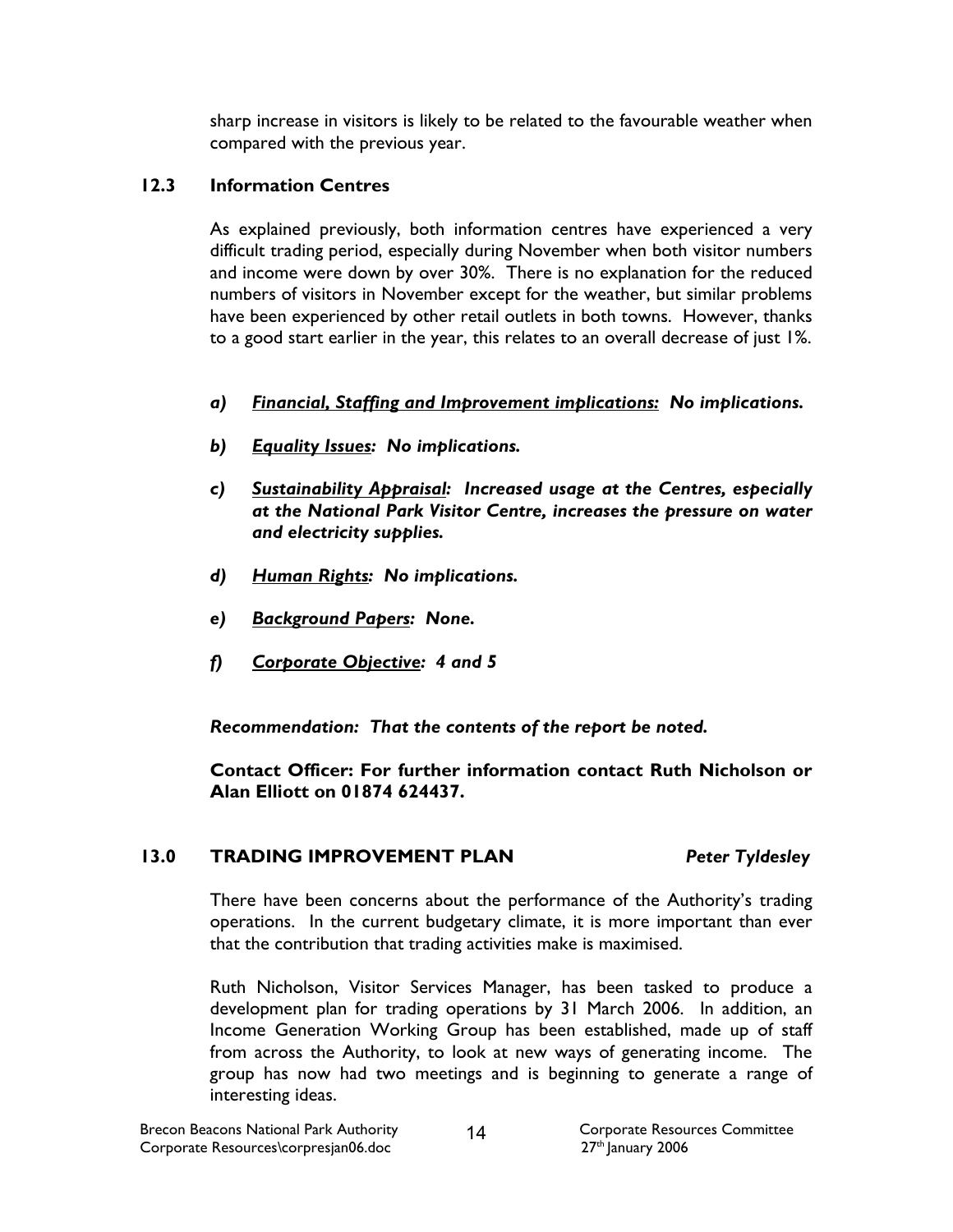In the meantime, there are a number of steps that can be taken now to improve trading performance. These are set out in the report at Enclosure 8.

- a) Financial, Staffing and Improvement Implications: Trading provides an important component of the Authority's income. The actions proposed are designed to improve this contribution.
- b) Equality Issues: None.
- c) Sustainability Appraisal: All potential product lines are appraised for their sustainability. Products made from locally sourced and/or recycled materials are selected wherever possible.
- d) Human Rights: No implications.
- e) Background Paper: None.
- f) Corporate Objective: 4 and 5

Recommendation: That Members note the contents of the report and approve the proposals for action set out therein.

Contact Officer: For further information contact Peter Tyldesley or Ruth Nicholson on 01874 624437.

#### 14.0 CATERING BUSINESS PLAN Peter Tyldesley

The Catering Manager and Visitor Services Manager have carried out a review of the performance of the National Park Visitor Centre Tearooms.

The review and resulting business plan for future development is at **Enclosure** 9.

- a) Financial, Staffing and Improvement Implications: Catering provides an important component of the Authority's income. The actions proposed are designed to improve profitability and integration with the other work of the Authority.
- b) Equality Issues: None.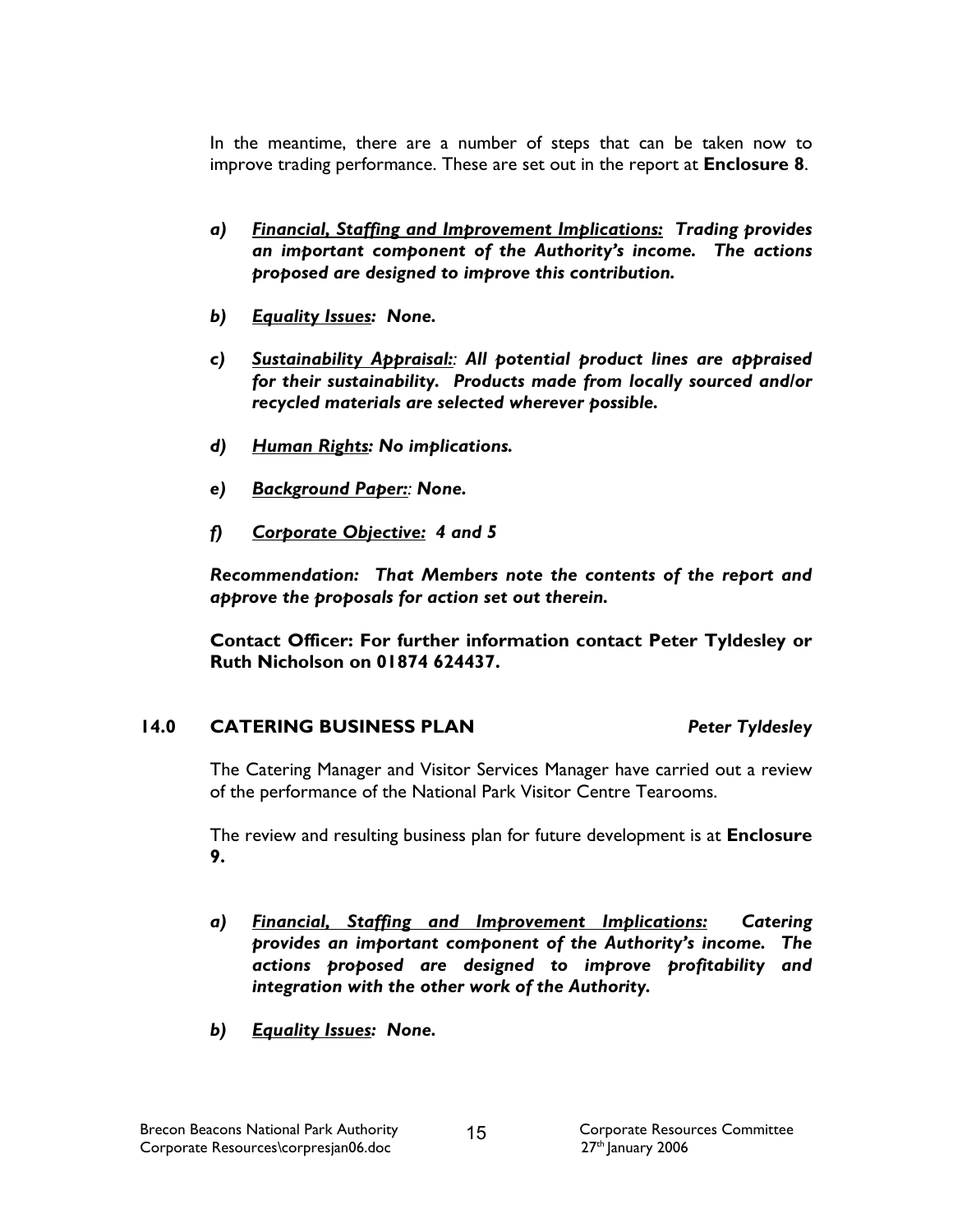- c) Sustainability Appraisal: Use of locally produced products is a key element in the Tearooms approach. These are inherently more sustainable than products from national suppliers.
- d) Human Rights: No implications.
- e) Background Papers: None.
- f) Corporate Objective: 4 and 5

Recommendation: That Members note the contents of the report and approve the proposals for improvement set out therein.

Contact Officer: For further information contact Peter Tyldesley or Ruth Nicholson on 01874 624437.

# 15.0 WATERFALLS AREA CAR PARKS Peter Tyldesley

The Authority operates two car parks in the Waterfalls Area: Cwm Porth, which is manned all year and Gwaun Hepste, which is manned between April and October.

The rationale behind the Authority operating these car parks is to provide secure locations where visitors have the confidence to leave their cars, to prevent haphazard parking on roadside verges in the area and to provide information to visitors. The two car parks receive up to 80,000 visitors per year.

However, the operation is very expensive to run, mainly as a result of high staff costs. The annual cost to the Authority of running the car parks i.e. the excess of running costs over income received, is around £20,000. A number of options have therefore been considered for eliminating this deficit.

From the outset, the aim has been to retain year-round cover at Cwm Porth and not to raise charges to such a level that people are deterred from using the car parks. The current level of charging is  $£3$  per car and  $£5$  per minibus for the whole day at both car parks. The money is collected by the attendant as vehicles enter.

It is proposed to reduce staffing levels to 365 man-days per year to cover both car parks. The car park warden will be based at Cwm Porth and will be equipped with a National Park liveried vehicle to make regular, visible, visits to Gwaun Hepste. The car park at Gwaun Hepste will be visited by the Car Park Watch volunteers as part of their patrol routine and there will also be a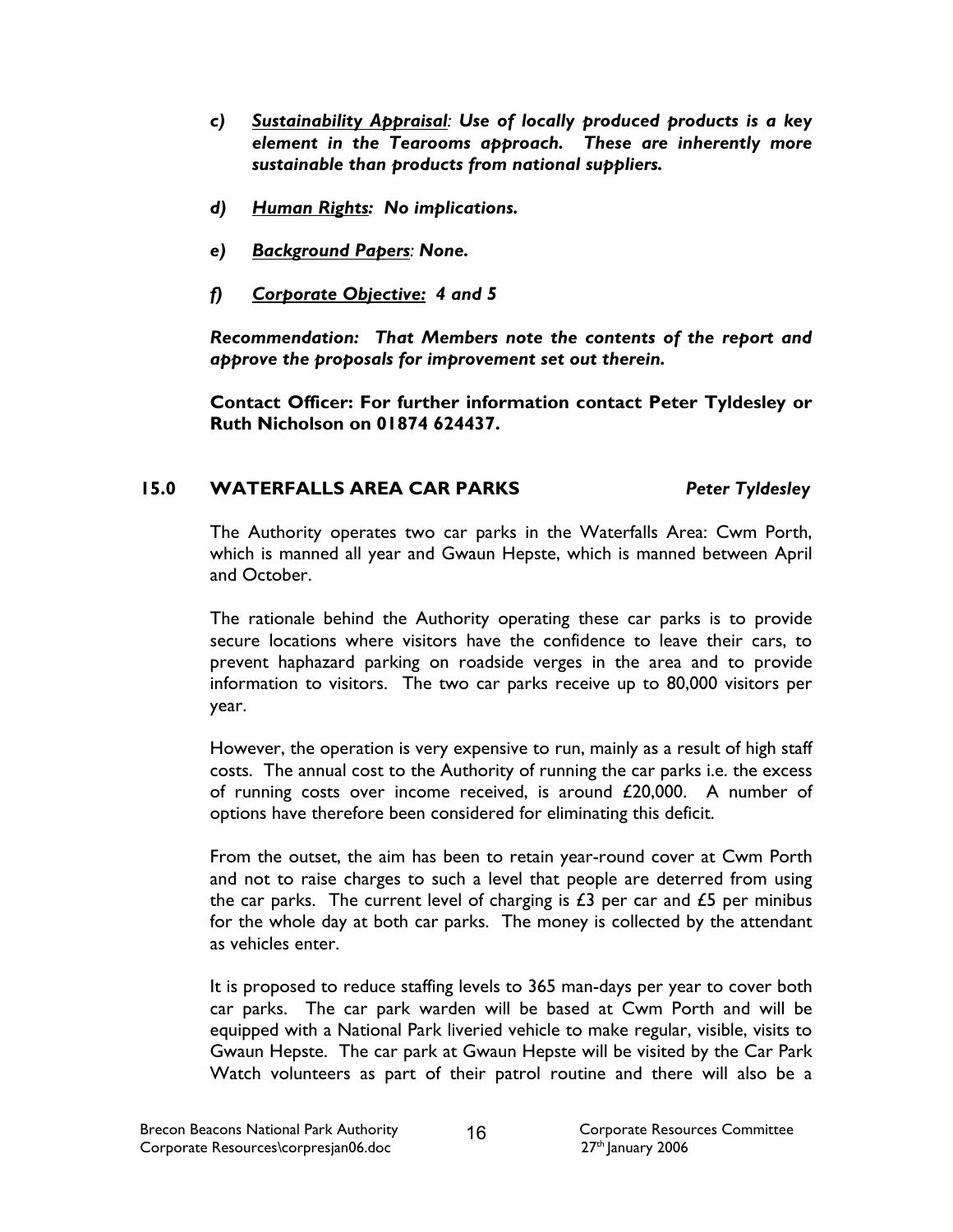presence from Forestry Commission maintenance staff. Charges will be increased to  $£4$  per car and  $£7$  per minibus on a pay-and-display basis.

The effect of these changes is as follows (based on current vehicle numbers):

| Income                 | Cwm Porth:                               | Cars<br>Minibuses | £13,332<br>£11,200           |
|------------------------|------------------------------------------|-------------------|------------------------------|
|                        | Gwaun Hepste:                            | Cars              | £12,400                      |
|                        | Total:                                   |                   | £36,932                      |
| <b>Operating Costs</b> | <b>Staffing</b><br>Vehicle lease<br>Fuel |                   | £30,835<br>£ 2,400<br>£1,000 |
|                        | Total:                                   |                   | £34,235                      |

Start-up Costs

| Purchase of 2 pay & display machines                    | £6,000 |
|---------------------------------------------------------|--------|
| (less) Contribution from Forestry Commission $(£3,000)$ |        |

These figures show that the car parks should move in the first year from a £20,000 deficit to being cost-neutral. In addition, now that the new building has been erected at Cwm Porth, there is increased scope for retailing activities, principally maps, publications and vending services (hot drinks and snacks).

- (a) Financial, Staffing and Improvement Implications: Anticipated £20,000 improvement in the financial position before increased trading income is taken into account. Staffing reductions will be achieved by reducing seasonal staff cover – no redundancy situation.
- (b) Equality Issues: None.
- (c) Sustainability Appraisa: None.
- (d) Human Rights: No implications.
- (e) Background Papers: None.
- (f) Corporate Objective: 4 and 5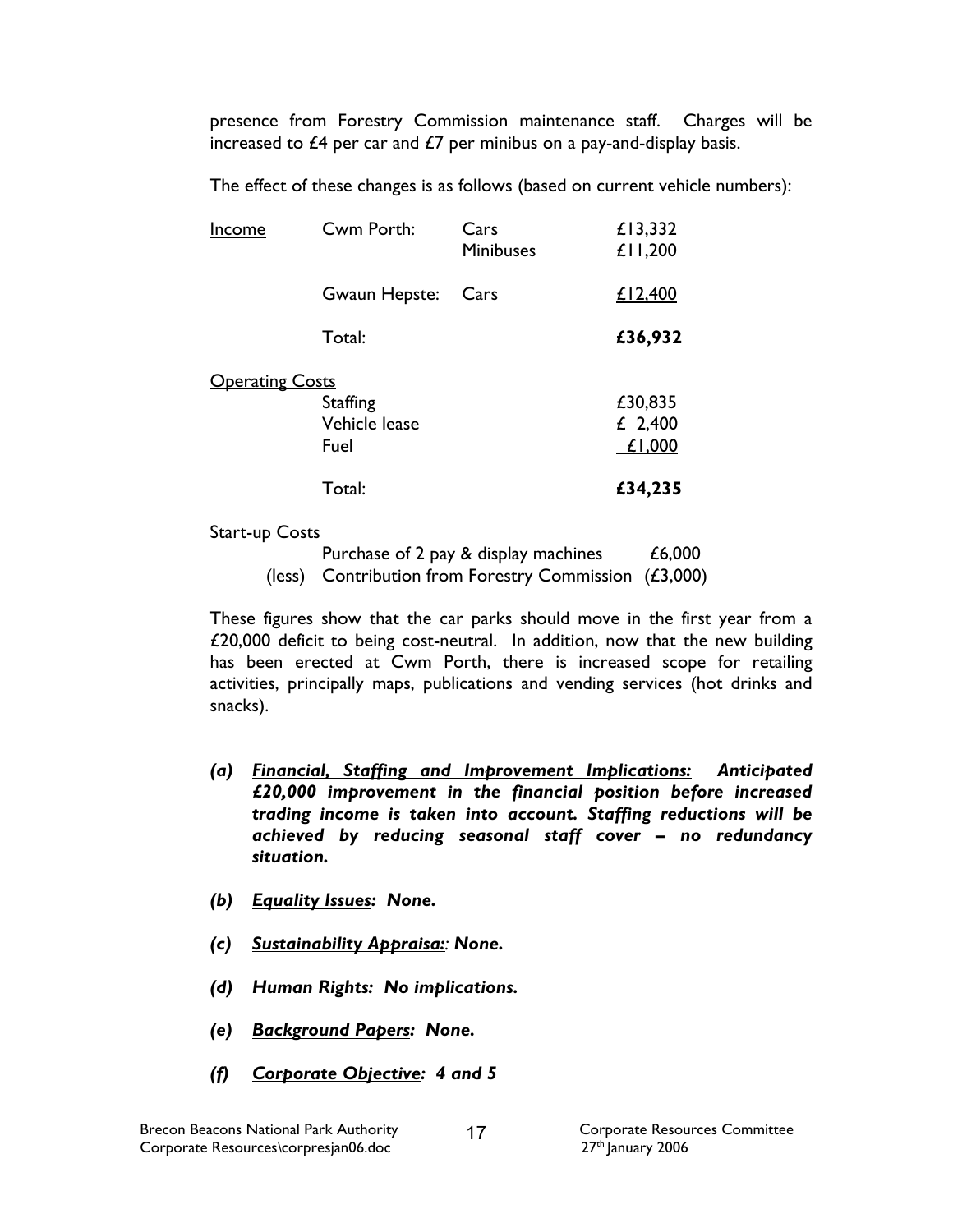Recommendation: That Members note the contents of the report and approve the proposals for action set out therein.

Contact Officer: For further information contact Peter Tyldesley or Ruth Nicholson on 01874 624437.

### 16.0 EXTERNAL FUNDING - THIRD QUARTER 2005

Jane Davies

### 16.1 The Physical Regeneration Fund (PRF) – Update

Both the Brecon and the Crickhowell schemes are progressing well. The Building Conservation Officer (Will Hughes) and the Listed Building Officer (Keith Sloan) have made a number of visits to Talgarth where it is planned to set up a new physical regeneration scheme. A number of buildings have been identified as suitable for the scheme. The award of sums from the Physical Regeneration Fund relies on the appropriate match funding being provided by the owner of the relevant building. The next step is to set up a meeting between BBNPA Officers and William Powell BBNPA Member to discuss the progression of the Talgarth Physical Regeneration Scheme before submitting an application to the fund.

## 16.2 The Aggregates Levy Sustainability Fund – Fforest Fawr Geopark (Update)

A meeting was held at Craig-y-nos Country Park on Wednesday  $30<sup>th</sup>$ November 2005 where a presentation on the Fforest Fawr Geopark and the application to the fund was given by the partners of the bid namely, Dr Adrian Humpage, Dr Poul Strange, Dr Paul Henney (British Geological Survey), Ian Thomas (National Stone Centre), Dr Tony Ramsay, Jane Davies and Rosie Whitfield (BBNPA/Fforest Fawr Geopark) to Christopher Morgan (Welsh Assembly Government) and David Eccles (Aggregates Levy Fund). This presentation was requested by WAG to answer some outstanding questions that the panel had raised when considering the application. The presentation was well received and a visit to Penwyllt Quarry took place for those present to provide a further understanding of what the project would achieve if successful in attracting the funding. A decision was to be made by the Minister after a further meeting of the Aggregates Levy panel in early December and we expected to hear the outcome in the first week of January.

The partnership has received a request to make a further presentation to the full Aggregates Levy Sustainability Panel on the  $3<sup>rd</sup>$  March 2006 in Beaumaris, North Wales this will consist of a 30 minute presentation followed by 30 minutes of questions and answer after which the panel will make their final decision.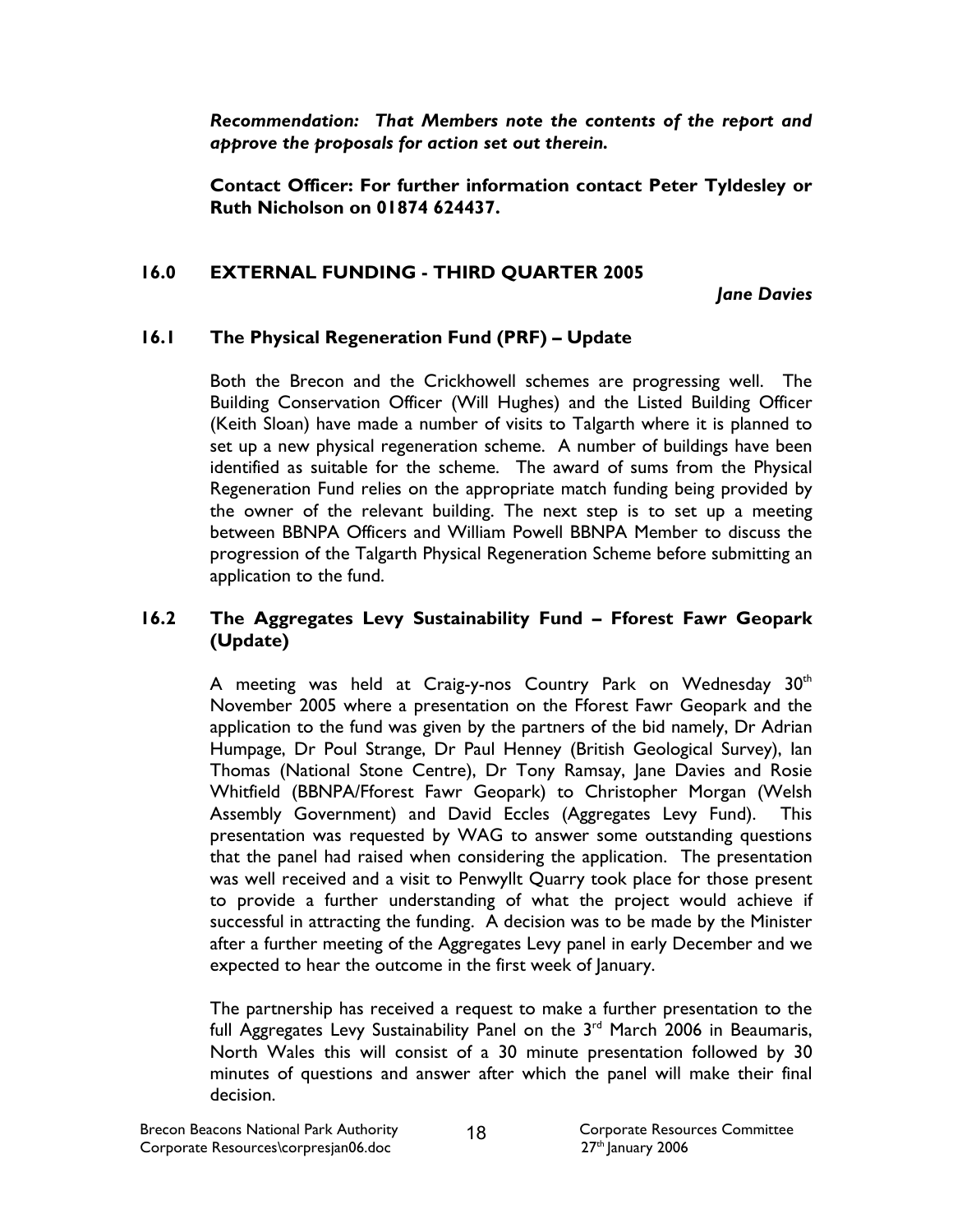## 16.3 Living Landmarks – The Big Lottery Fund – Forward Out of the Earth

An application has been made to the Big Lottery Fund for funding under Living Landmarks. The Big Lottery Fund is the operating name of the two Lottery distributors, the New Opportunities Fund and the National Lottery Charities Board who are responsible for distributing half of the funding that the Lottery raises for good causes.

The Big Lottery Fund supports projects that meet the following key themes:

- Community learning and creating opportunity
- Promoting community safety and cohesion
- Promoting well-being

These themes are underpinned by four key outcomes which will hopefully lead to long term improvements to people's lives and the places where they live by:

- Ensuring that people have better chances in life and are able to get better access to training and development
- Building stronger communities with more active citizens, working together to tackle their problems
- Being used to improve rural and urban environments which communities are better able to access and enjoy
- Bringing about healthier and more active people and communities

The challenge for the BBNPA was to devise a project that would include the above themes and outcomes and a partnership workshop took place on 22 December 2005 between Officers from BBNPA, Brecon Action Limited and Powys Association of Voluntary Organisations (PAVO). Building upon the Fforest Fawr Geopark designation of October 2005 and by using the Powys Community Strategy, Carmarthenshire Community Strategy, Cherished Heartland research, Wales Spatial Plan, Wales; A Better Country, Making and Delivering the Connections we were able to put forward a project called 'Forward Out of the Earth' incorporating all of the above themes and outcomes.

The project, if successful will draw down £20,081,250m from the fund with a total project value of £24,775,000m. The starting point for the project was the Upper Swansea Valley - an area that has seen decades of economic deprivation – a Residential Study Centre will be constructed at Craig-y-nos Country Park and a general upgrade of educational/training facilities is planned. The National Environment Geopark Centre at Dan-yr-Ogof will be constructed at a cost of £2.8m, moving further up the valley to the National Park Visitor Centre a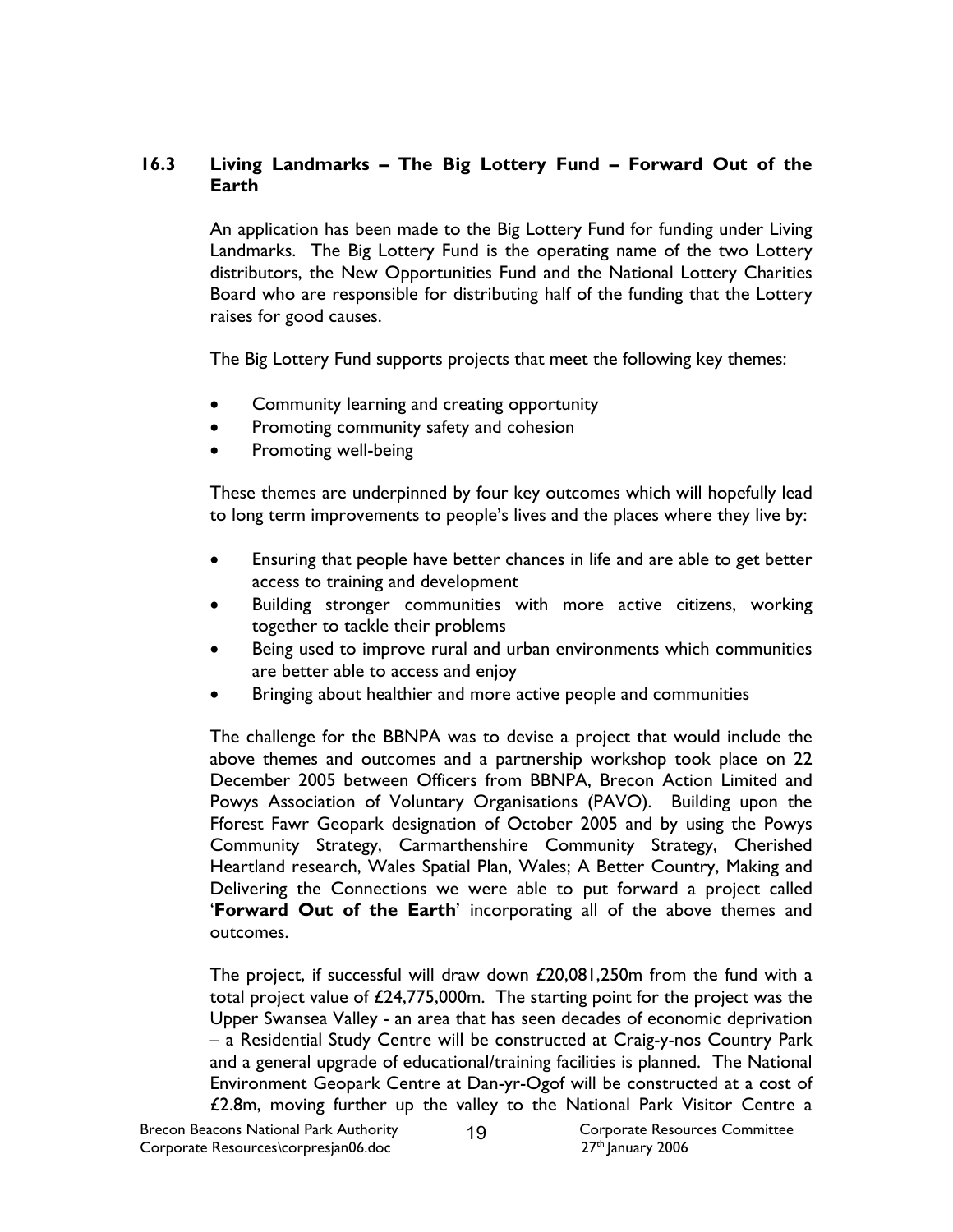renovation and refurbishment programme costing  $£2m$  is planned, finally in Brecon itself the construction of the Brecon Design Centre and the restoration and development of Brecon Castle will form the final link in this chain development.

By using the Fforest Fawr Geopark (a non-funded initiative) as the focus this project will aim to reconnect communities with the environment and their cultural heritage, to provide a positive focus for the  $21<sup>st</sup>$  Century to inhabitants who started the new millennium in one of the worst affected areas in the UK for Foot and Mouth disease. Forward out of the Earth will aim to benefit local communities, local businesses and visitors to the area, creating employment, sustainability and capacity. It will provide valuable facilities for educational and scientific research as well as encouraging local people to venture out into their surroundings to discover more of the valuable cultural heritage on their doorstep.

The main beneficiaries of Forward out of the Earth will be local inhabitants within the Fforest Fawr Geopark, young and old alike with an 'open to all' approach.

The application was completed and sent off to meet the deadline of the 6 January 2006. Projects will now be checked for eligibility and assessed, scored and prioritised before a long-list of successful projects is drawn up between now and March 2006. In April 2006 long-listed projects are visited and assessments updated before being scored and prioritised further. In May 2006 recommendations are made to the programme committee, who decide to award a development grant or reject the application and notification of the decision will be received in June 2006. If successful we then move on to the stage two application process and will be notified of the outcome of the second stage in July 2007.

# 16.4 The Heritage Lottery Fund – Brecon Castle and Town Walls Update

Donald Insall Associates, consultants to the Brecon Castle project have now submitted their final report to the Building Conservation Officer with the initial stages of the project now complete. In the meantime the project has been included in the much larger 'Forward Out of the Earth' project and we await the outcome of that application before moving forward on the scheme.

a) Financial, Staffing and Improvement implications: There are no immediate financial implications for the above projects as their success will ultimately rely on drawing down the funding and raising sufficient match funding to be able to implement the projects. Potentially staff will be involved in delivering all of the above but until we know the outcome of the funding applications work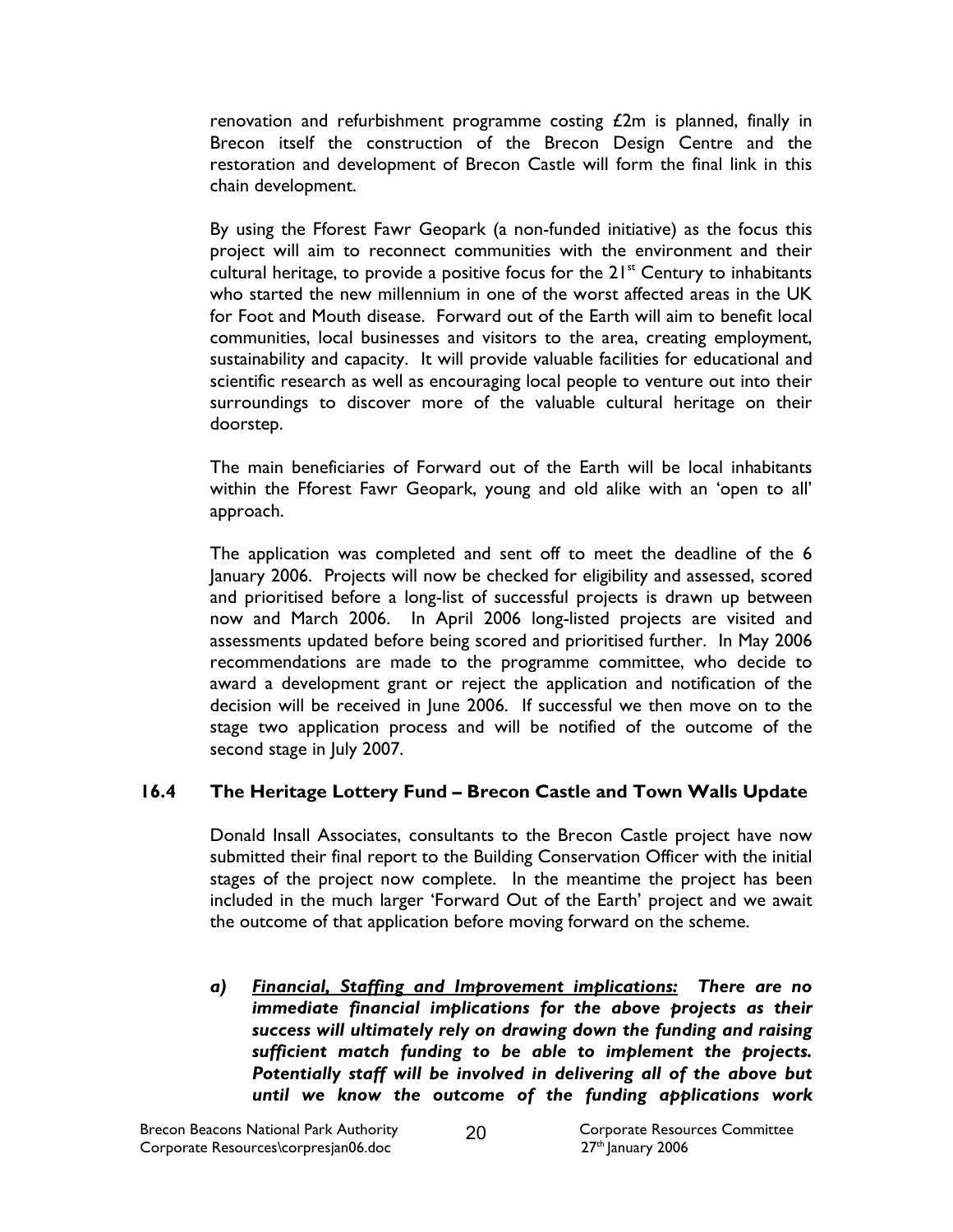programmes will need to build in adequate flexibility. Improvements for the Communities within the Brecon Beacons National Park, Partners and Stakeholders are substantial.

- b) Equality Issues: All the above projects will give specific consideration to access for the disabled. The Forward Out of the Earth project will be open to all providing training facilities for old and young alike.
- c) Sustainability Appraisal: Sustainability is key to all of the above projects; the success of the Forward Out of the Earth Project is built upon sustainability.
- d) Human Rights: No implications.
- e) Background Papers: None.
- f) Corporate Objective: 2, 4 and 6.

Recommendation: The contents of this report be noted.

Contact Officer: For further information contact Jane Davies on 01874 624437.

# 17.0 SUSTAINABLE DEVELOPMENT FUND

### Helen Roderick/Jonathan Cook

### 17.1 Grant Awards Update

At the November meeting of the Sustainable Development Grants Advisory and Members' meeting nine grants and two grant increase requests were awarded totaling £26,921.

### 17.1.1 Llanthony Valley & District Show Society - Notice Boards

A grant of £1,044 was awarded towards the cost of installing nine notice boards, manufactured by SIREN Ltd., at key points along the length of the Llanthony Valley and in adjacent areas, including the South-Eastern end of the Grwyne Fawr and the southern end of the Olchon Valley. The aim of the project is to keep the dispersed local residents and visitors up to date with all local activities and events in an organised way.

17.1.2 Biodiversity Information Service - 'Data Exchange Development'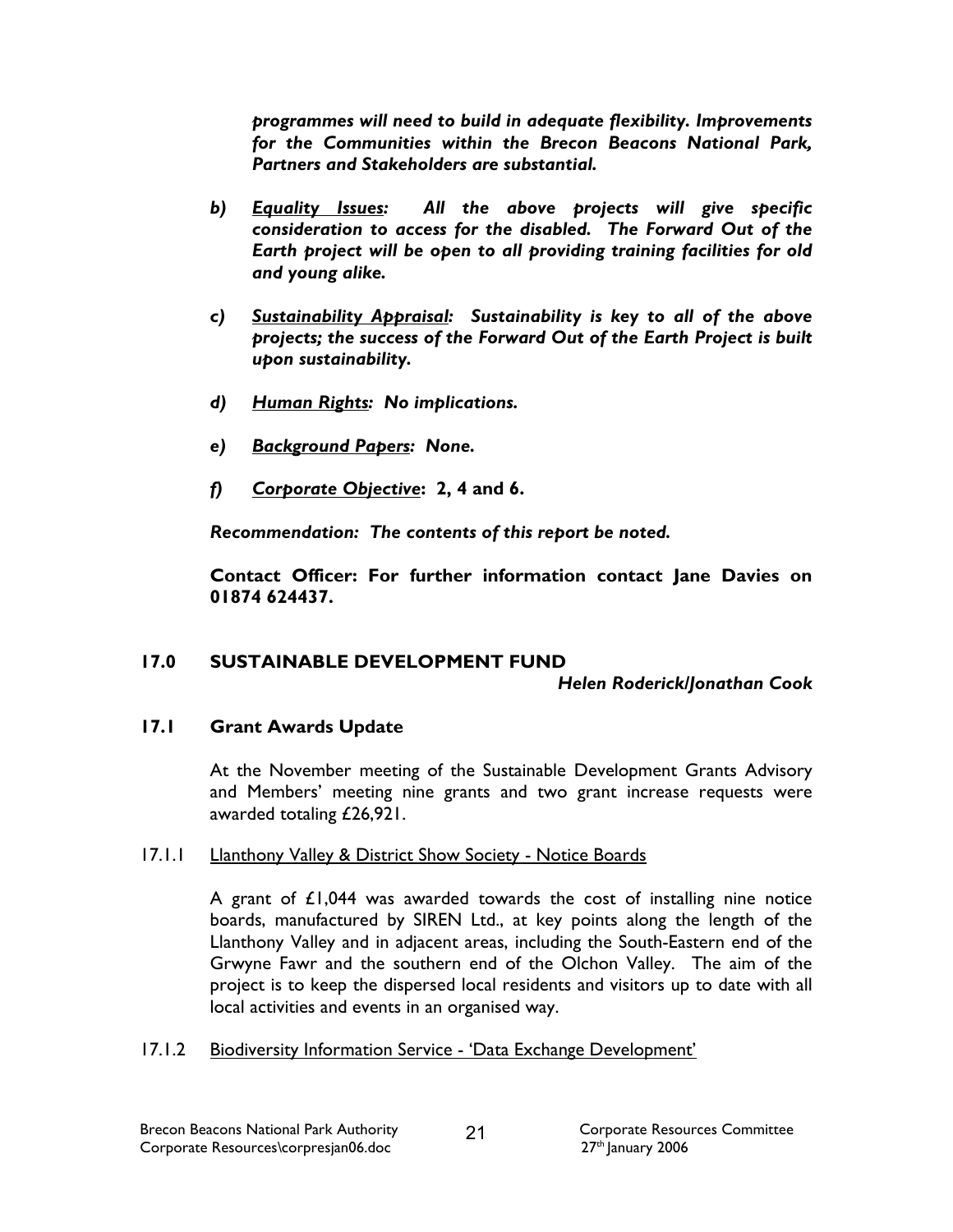A grant of £1,853 was awarded to the Biodiversity Information Service towards the cost of improving the services to its partners, environmental consultants, local biological recorders and the public, by improving and upgrading BIS facilities and IT potential to further promote exchange of biodiversity information through the Brecon Beacons National Park.

### 17.1.3 Talgarth Information & Resource Centre - Centre Coordinator

A grant of £2,093 was awarded towards the cost of the co-ordinator salary to keep the centre running for a further three months to the end of January 2006. The centre continues to search for core funding to ensure its longer term success.

### 17.1.4 Red Kite Theatre - Celt Touring Project

£10,000, £5,000 in 2005/06 and £5,000 in 2006/07 has been awarded to the Red Kite Theatre to tour a smaller spin-off of Celt, its successful, large scale community production. The themes and ideas from Celt will be taken out to 10 villages within the Brecon Beacons National Park through workshops and performances enabling new audiences to benefit from a higher quality performance project and to gain new skills in the performing arts by working with professionals.

### 17.1.5 CPRW - Youth Conference

£2,450 has been set aside to enable CPRW to hold an environmental youth conference in the Brecon Beacons National Park in February 2006. 40 young people from schools within the Park and from neighbouring areas will spend 4 days studying issues to do with sustainability, the environment and our ecological footprint on the environment in the Brecon Beacons Area.

### 17.1.6 Primrose Earth Awareness Trust - 'Promoting our Community Foundation'

A grant of £2,077 has been awarded to PEAT, a centre for educational activities for all ages, specialising on matters relating to the environment and sustainability based at Felindre. The grant will be used to extend the local network of people regularly involved with their work and actively engaged with activities on site to assure long term sustainability.

### 17.1.7 Mr Hywel Evans - Twenty 20 Memories

A grant of £980 has been given to support the publication of a book written by Mr Evans which sets out some of the memories of twenty local men and twenty local women, born between 1904 and 1935, who lived in the Black Mountain area to the south west of the Brecon Beacons National Park.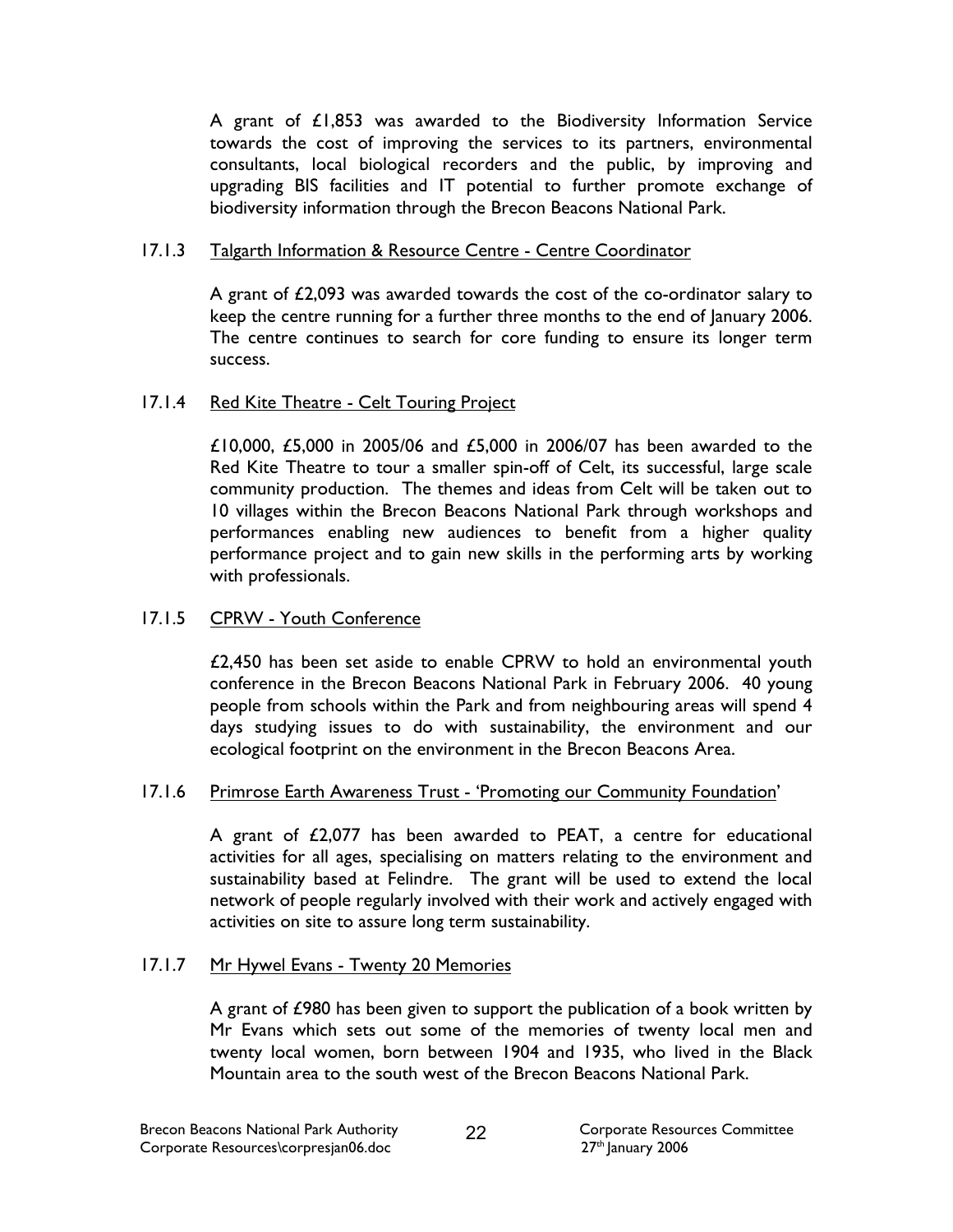#### 17.1.8 Llandovery Farmers' Market - Market Promotion and Advertising Campaign

A grant of £914 has been awarded to increase the success of the Farmers' market. The promotion and advertising campaign will increase both the diversity of stallholders and the number of customers attending the market. SDF supported Llandovery in 2002 when the grant helped to establish the market stalls and pay for a trailor for their transportation.

#### 17.1.9 Ystradgynlais Miners Welfare and Community Hall Trust Ltd - Ddoe a Heddiw/Then and Now

A grant of £880 has been awarded to enable Creu-ad, a group experienced at involving communities in arts projects, to put on a two day workshop in Sennybridge which will explore community art and heritage with the local community and will culminate in wall-hangings and other artwork which will be displayed at Maescar community hall. This represents a continuation of the work previously funded by Menter Brycheiniog and supported by the BBNPA.

#### 17.1.10 Grant Increase Requests

 Grant increase requests were awarded to Cadog Film Club and Arts Alive. At Cadog Film club, £630 was awarded to cover the VAT costs of buying the new projector and Arts Alive, based in Crickhowell were awarded an increase of £4,000 to cover an extension of three months to the project and the increased costs of the Dragon Festival.

### 17.2 Programme Spend 2005/2006

The SDF financial spreadsheet is attached (Enclosure 10). The following funds remain available for new projects in 2005/2006 and this is expected to be allocated at the meeting in January 2006.

2005/2006 - £7,451

The Welsh Assembly Government have confirmed that they intend to continue the Sustainable Development Fund in 2006/07.

- a) Financial, Staffing and Improvement implications: No financial or staffing implications as SDF is a stand alone budget.
- b) Equality Issues: All SDF projects aim to address social inclusion and equality of opportunity issues.
- c) Sustainability Appraisal: All projects have been assessed according to the criteria established for the SDF programme by the Assembly.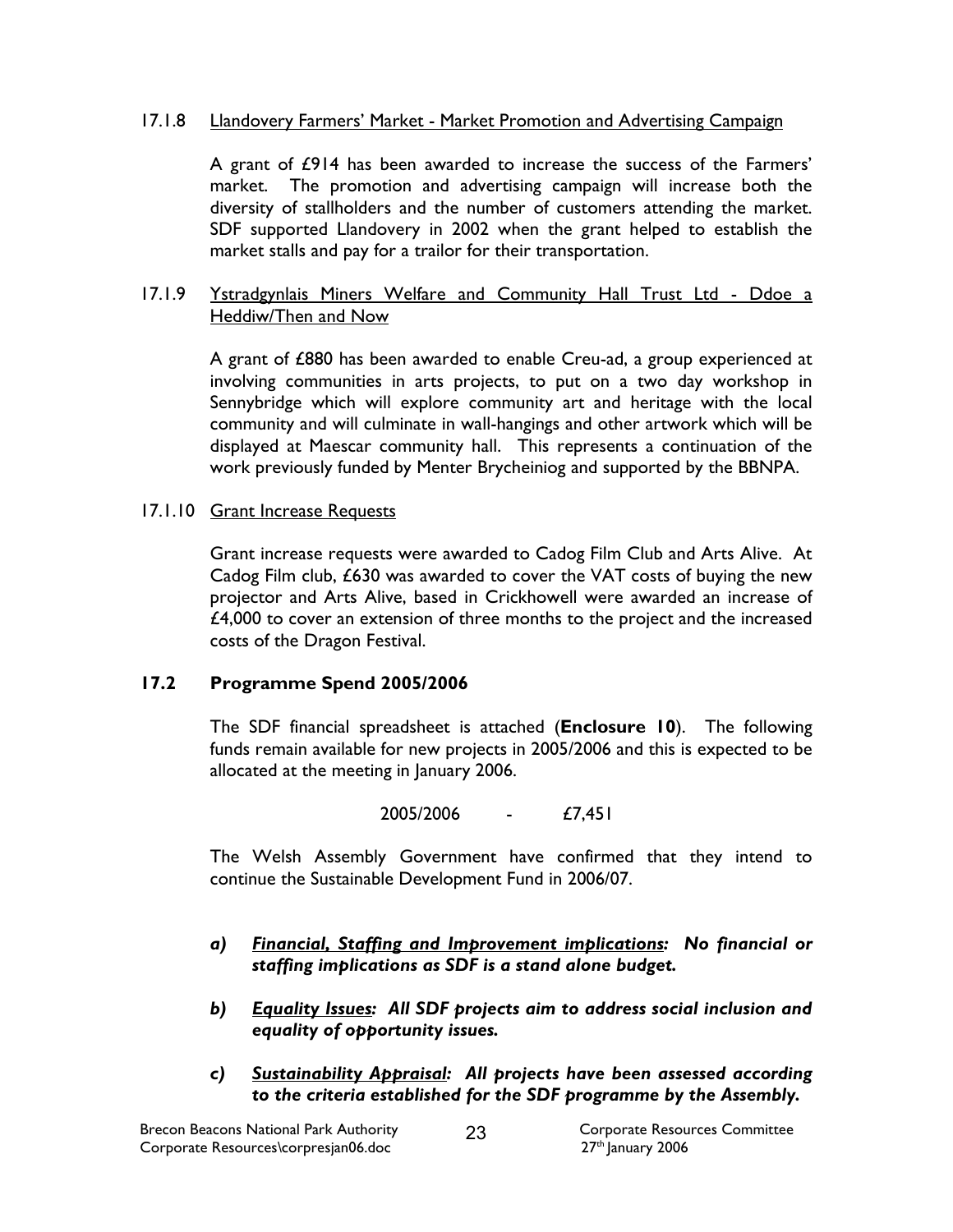- d) Human Rights: No implications.
- e) Background Papers: None.
- f) Corporate Objective: 4.

Recommendation: To note the contents of the report.

Contact Officer: For further information contact Helen Roderick or Jonathan Cook on 01874 624437.

### 18.0 ACCESS TO INFORMATION

Members are asked to agree the following recommendation in relation to items 19.0 – 21.0 on the agenda.

 Recommendation: That pursuant to the provisions of Section 100A of the Local Government Act 1972, the public be excluded from the meeting for the following items of business on the grounds that there would be disclosure to them of exempt information under Paragraph 1 of Part 1 of Schedule 12A, to the Act.

The following exempt reports are attached at **Enclosure 11** (circulated to members only) for members to consider and make any recommendations therein.

# EXEMPT ITEMS – FINANCE

None.

# EXEMPT ITEMS - HUMAN RESOURCES

### 19.0 SICKNESS REPORT

NOT FOR PUBLICATION - This report contains exempt information as defined in paragraph 1 of Part 1 of Schedule 12A of the Local Government Act 1972.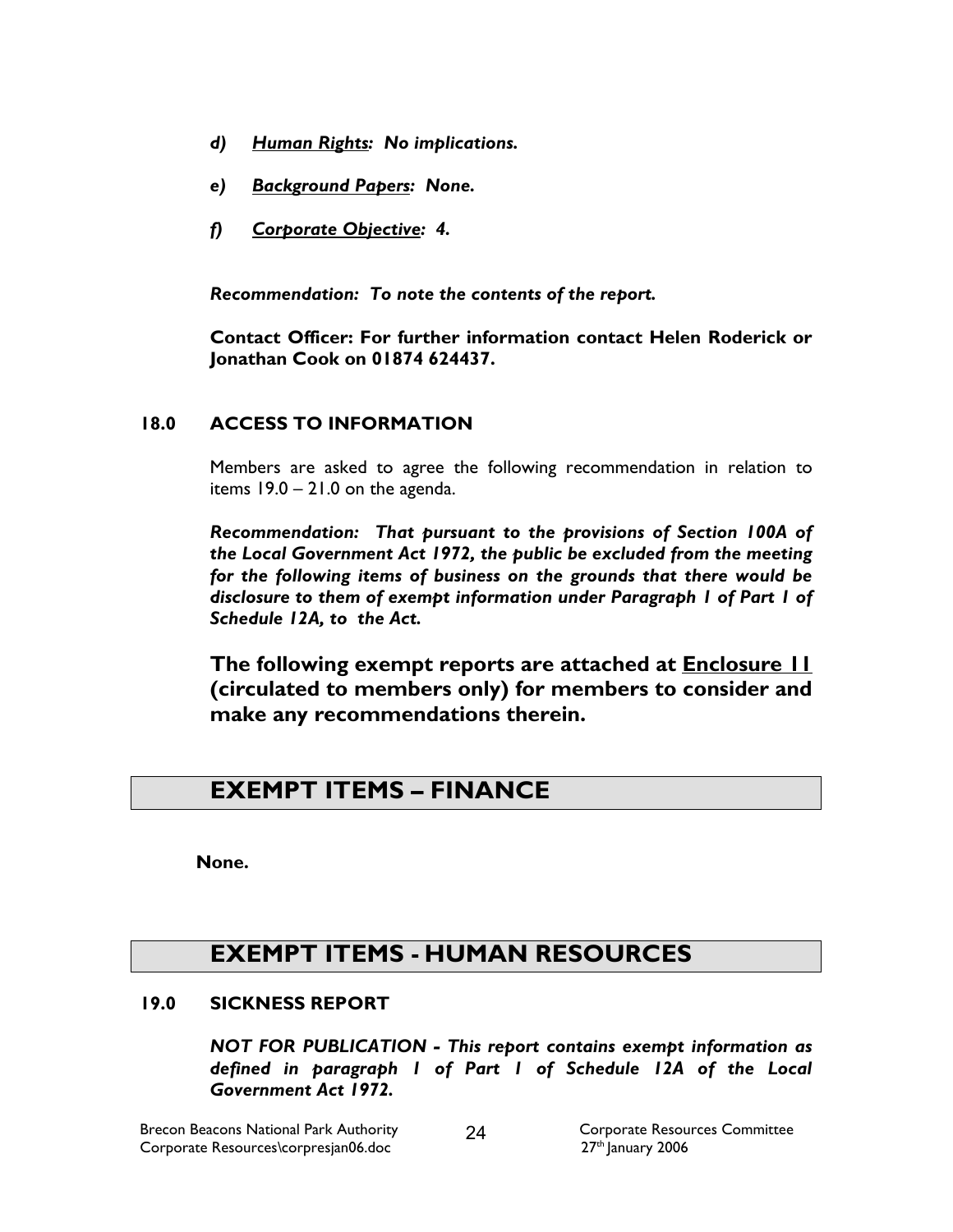#### 20.0 HEALTH AND SAFETY REPORT

NOT FOR PUBLICATION - This report contains exempt information as defined in paragraph 1 of Part 1 of Schedule 12A of the Local Government Act 1972.

#### 21.0 STRESS COUNSELLING REPORT

NOT FOR PUBLICATION - This report contains exempt information as defined in paragraph 1 of Part 1 of Schedule 12A of the Local Government Act 1972.

#### 22.00 CHIEF OFFICER'S SALARY REVIEW

NOT FOR PUBLICATION - This report contains exempt information as defined in paragraph 1 of Part 1 of Schedule 12A of the Local Government Act 1972.

# HUMAN RESOURCES REPORT

#### 23.0 STAFFING REPORT Richard Mears

A staffing report for the period  $1^{st}$  October 2005 to 31 $^{st}$  December 2005 is attached at Enclosure 12.

Cumulative turnover for the Authority for the period April to December 2005 remains high at 16.3% against a target of 10% and a number of key improvements have been made to family friendly policies, flexible working, exit interview forms and line management development.

- a) Financial, Staffing and Improvement implications: £8,200 paid for internal and external recruitment for six vacancies.
- b) Equality Issues: No implications.
- c) Sustainability Appraisal: No implications.
- d) Human Rights: No implications.
- e) Background Papers: None.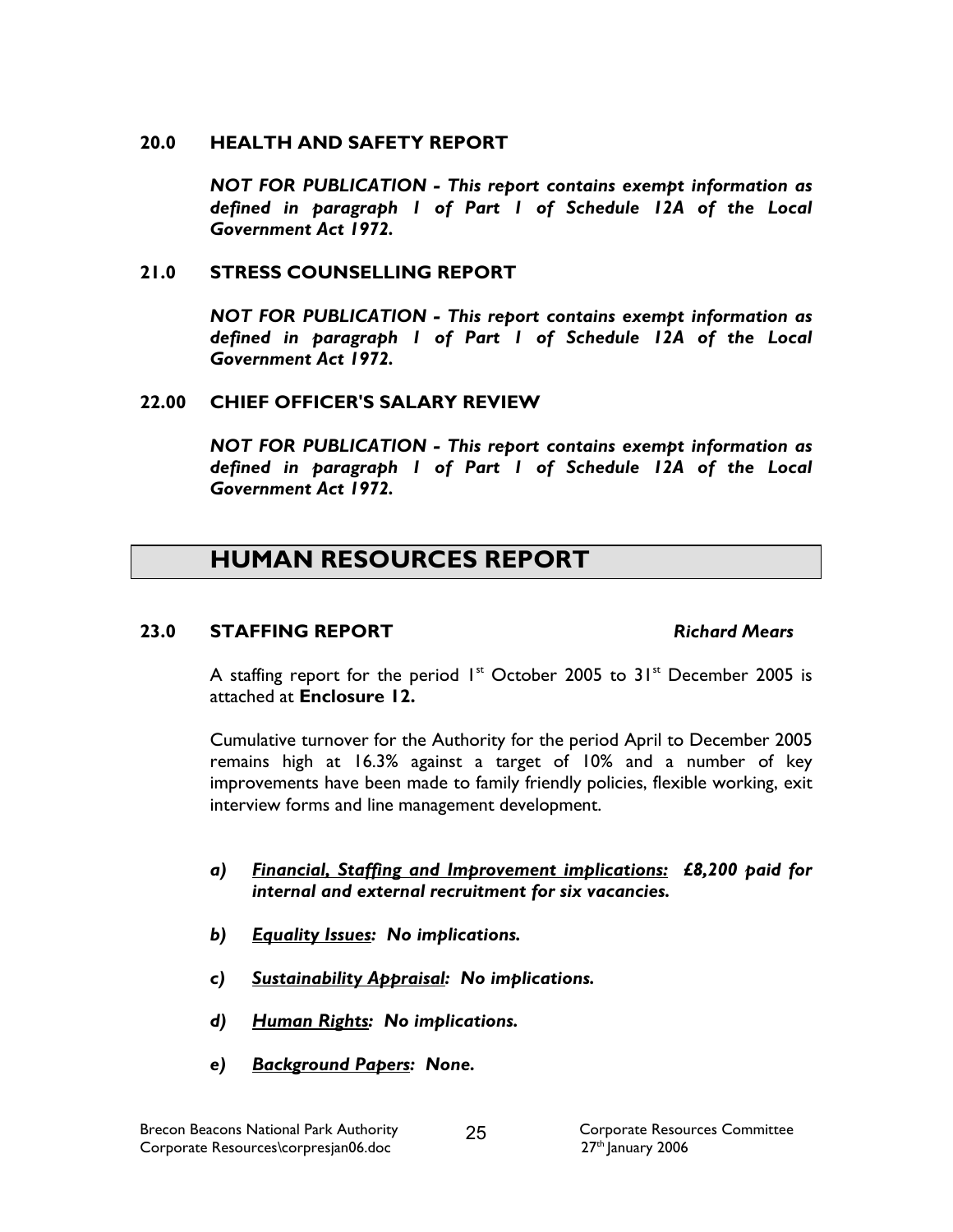f) Corporate Objective: Underpins all corporate objectives.

Recommendation: That the contents of the report be considered and noted.

Contact Officer: For further information contact Richard Mears, HR Manager on 01874 620425.

# 24.0 LEARNING AND DEVELOPMENT REPORT Richard Mears

A monthly summary of learning and development, which has taken place between 1<sup>st</sup> October 2005 and 31<sup>st</sup> December 2005 is attached at **Enclosure** 13.

Members will note that the number of Health and Safety and Walking Group Leaders/Mountain Leaders training and assessment courses have been provided this quarter. To date Human Resources have organised 118 separate training events totalling 406 training days including 54 days of training provided for internal sources.

- a) Financial, Staffing and Improvement implications: No implications.
- b) Equality Issues: No implications.
- c) Sustainability Appraisal: No implications.
- d) Human Rights: No implications.
- e) Background Papers: None.
- f) Corporate Objective: Underpins all corporate objectives.

Recommendation: That the contents of the report be considered and noted.

Contact Officer: For further information contact Richard Mears, HR Manager on 01874 620425.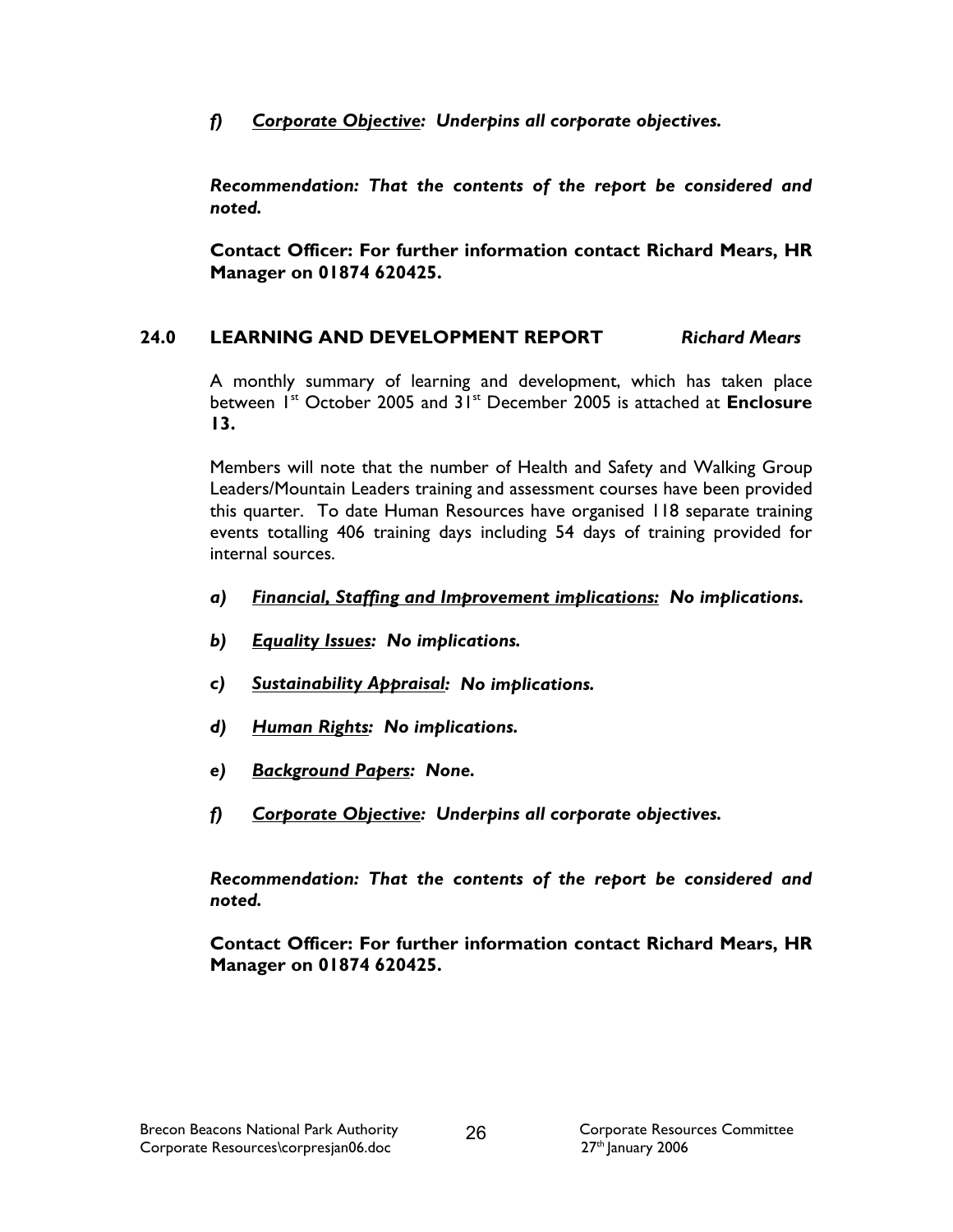#### 25.0 INVESTORS IN PEOPLE REVIEW Richard Mears

 The Investors in People review was completed in December 2005 members will be delighted to hear that the Authority has achieved its Investors in People Accreditation and will not require another re-assessment until 2008.

- a) Financial, Staffing and Improvement implications: No implications.
- b) Equality Issues: No implications.
- c) Sustainability Appraisal: No implications.
- d) Human Rights: No implications.
- e) Background Papers: None.
- f) Corporate Objective: Underpins all corporate objectives.

Recommendation: That the contents of the report be noted.

Contact Officer: For further information contact Richard Mears, HR Manager on 01874 620425.

# 26.0 POST OF TOURISM GROWTH AREA OFFICER

### Peter Tyldesley

This post is one of two staff in the Sustainable Tourism and Recreation Section of the Authority. The post was established using funding from the Wales Tourist Board to develop tourism in the Brecon Beacons Tourism Growth Area.

Members will be aware of some of the high profile work that the current postholder has carried out including the Mountain Bike routes and web site, the development of horse tourism including the Three Rivers Ride and, more recently, the Welsh Breakfast training and competition.

The very practical support that this post gives to the tourism trade locally is greatly valued by local tourism businesses and gives the Authority a great deal of credibility as a serious player in tourism. This intends lends added weight to, and encourages the trade to engage with, our work on tourism strategy development.

The post has been held on a series of temporary contracts, the latest of which expires on 31 March 2006. The reason for appointing on a temporary basis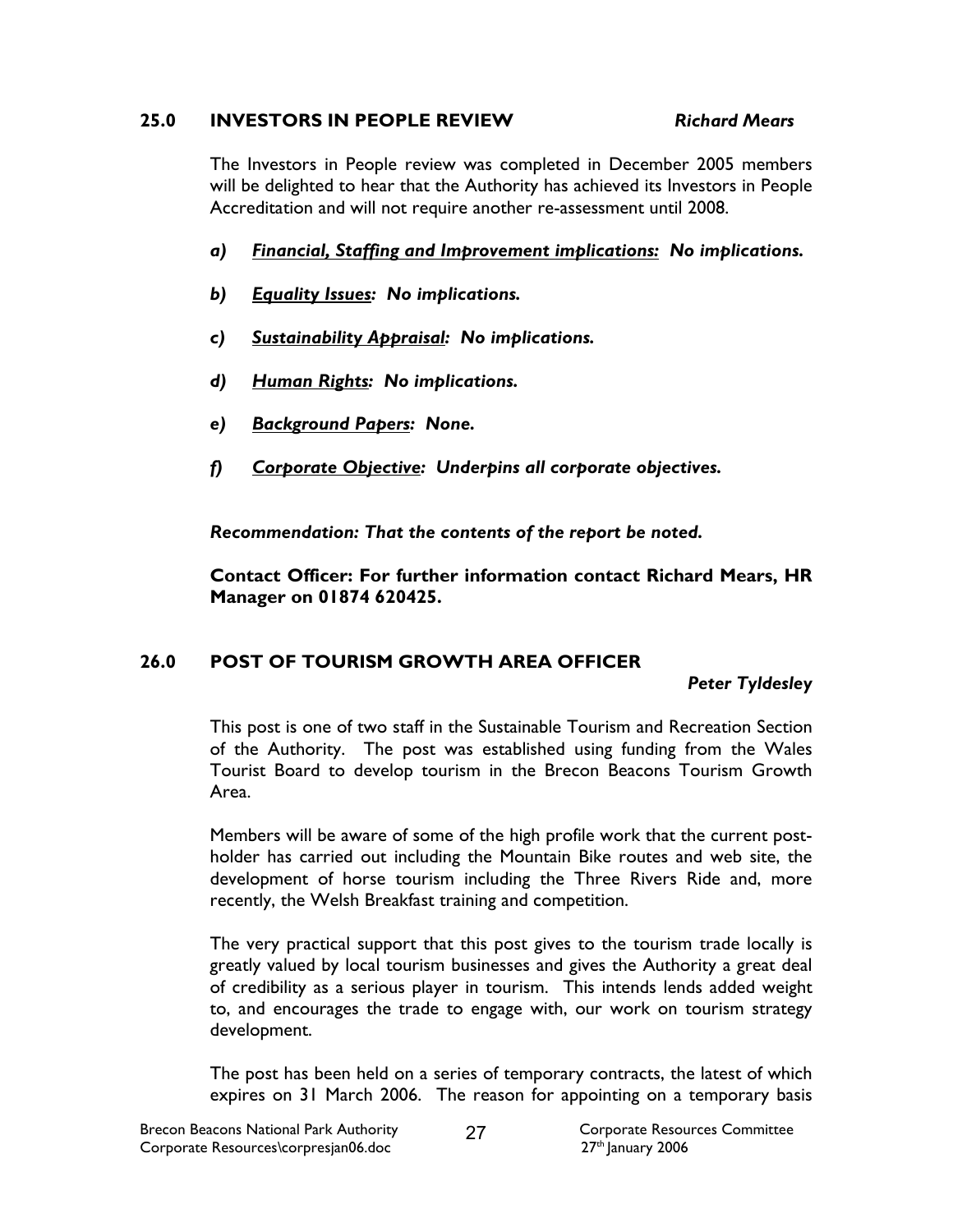was that continuation of WTB could not be guaranteed and it would not therefore be appropriate to establish the post as a permanent one.

However, CMT have agreed that the work carried out by this post is of such importance that, irrespective of whether or not WTB funding continues to be available – and the situation is currently unclear as a result of the incorporation of the WTB into the Assembly Government – that funding will be provided from within the Sustainable Tourism and Recreation budget to allow this post to continue.

It is therefore proposed to add the post of Tourism Growth Area Officer to the permanent staffing establishment and to confirm the current post-holder in post.

- (a) Financial, Staffing and Improvement Implications: WTB funding may continue, in which case no financial implications. If no WTB funding, then financial implications contained within Sustainable Tourism & Recreation budget. If the post is discontinued then much important and high-profile work will cease.
- (b) Equality Issues: None.
- (c) Sustainability Appraisal: This post contributes to helping tourism businesses be more sustainable in both the environmental and economic senses.
- (d) Human Rights: No implications.
- (e) Background Papers: None.
- (f) Corporate Objective: 4 and 5

Recommendation: That Members to add the post of Tourism Growth Area Officer to the permanent staffing establishment and to confirm the current post-holder in post.

Contact Officer: For further information contact Peter Tyldesley on 01874 624437.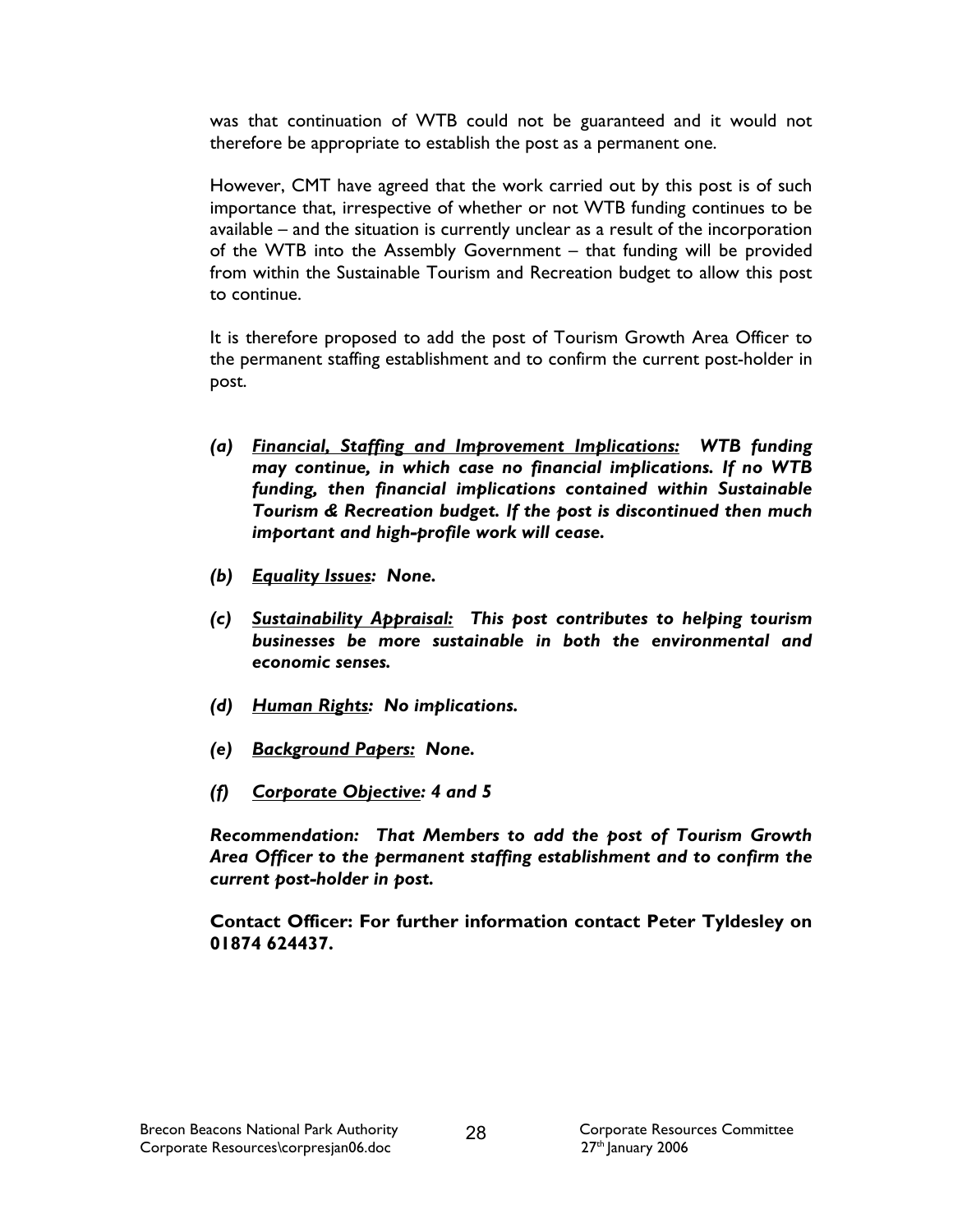# IMPROVEMENT ITEMS

# 27.0 PERFORMANCE AND IMPROVEMENT ITEMS Audrey M Oakley

This performance and improvement report outlines progress made towards the key work targets and performance indicators for 2005/06 and identifies those which look unlikely to be achieved.

It outlines progress towards the Three Parks Corporate Action Plan and raises an issue on attaining the Green Dragon Environmental Award Level 3 which is a Welsh Assembly Government target in the Strategic Grant Letter.

Finally, a review of the Whole Authority Analysis Task and Finish Group and Action Plan has been carried out and a recommendation is brought before members for consideration.

## 27.1 Corporate Performance Review April – November 2005

The Performance Management Team met on 9<sup>th</sup> December to review progress against Key Work Targets and Performance Indicators for the period 1<sup>st</sup> April to 30<sup>th</sup> November 2005.

### 27.1.1 Key Work Targets 2005/2006

 Out of approximately 200 key work targets it is likely that 23 key work targets will not be achieved for a variety of reasons. eg vacant posts, resources not available, technical issues or workload issues, these are highlighted in red in the attached Enclosure 14. However, this is a vast improvement on 2004/2005 key work target achievement and we will learn from this.

 The annual business cycle timetable implemented this year if followed will ensure that key work targets for 2006/2007 will be set to support the new corporate objectives and will be adequately resourced.

### 27.1.2 Performance Indicators 2005/2006

 The main issues with the Performance Indicators shown at the back of Enclosure 14 relate to:

- a decrease in income at the Information Centres due to lack of visitor numbers and
- at Craig y Nos Country Park due to lack of visitor numbers.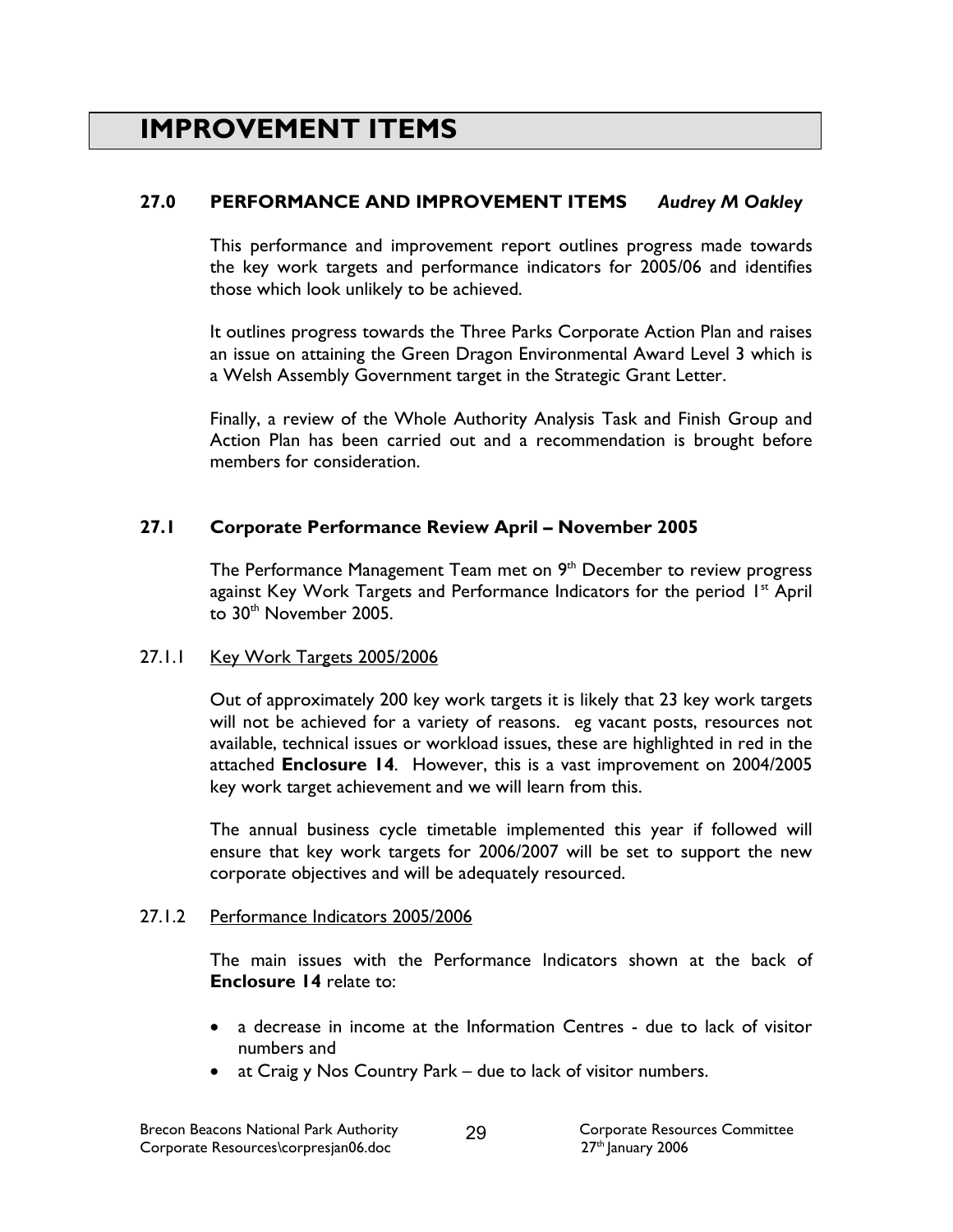- Members attendance at training events decreasing May be skewed due to ANPA event.
- Enforcement complaints due to lack of staff.

# 27.2 Corporate Action Plan 2005-2006 (Three Parks)

 The Three Parks Corporate Action Plan is attached for consideration at Enclosure 15

# 27.3 Strategic Grant Letter 2005/2006

All targets itemised on the strategic grant letter are being progressed and are on target to be achieved. The Authority is well on the way to achieving level 3 of the Green Dragon Award by March 2007. However, due to staffing problems within Arena it was decided not to take up their time in carrying out a level 2 audit, which was due to take place in August. Instead we have carried out a desk top audit with Arena which identified any gaps there might be in achieving level 2.

A desk top assessment for level 3 will take place on 14 March with the actual assessment taking place on 27 March.

We are confident of achieving level 3, but if the worse case scenario occurred and we missed level 3 we would be awarded level 2.

## 27.4 Whole Authority Analysis (WAA) – Brecon Beacons National Park **Authority**

27.4.1 Introduction

Members will be aware that a review of the Whole Authority Analysis (WAA) task and finish group and action plan has been taking place as part of the review of the Performance Management framework. Additionally a review of Committee structures is being carried out alongside the WAA review and it is intended that a workshop for Members and CMT be held in February to explore the options and possible restructure.

# 27.4.2 Background

The Whole Authority Analysis (WAA) task and finish group was originally set up by the Chief Executive and the then Chairman of the Authority, Cllr Meirion Thomas. Its task was to consider the findings of the Audit Inspection carried out in early 2003 and devise an action plan. The group was comprised of Members, the Chief Executive and Staff representatives from Departments.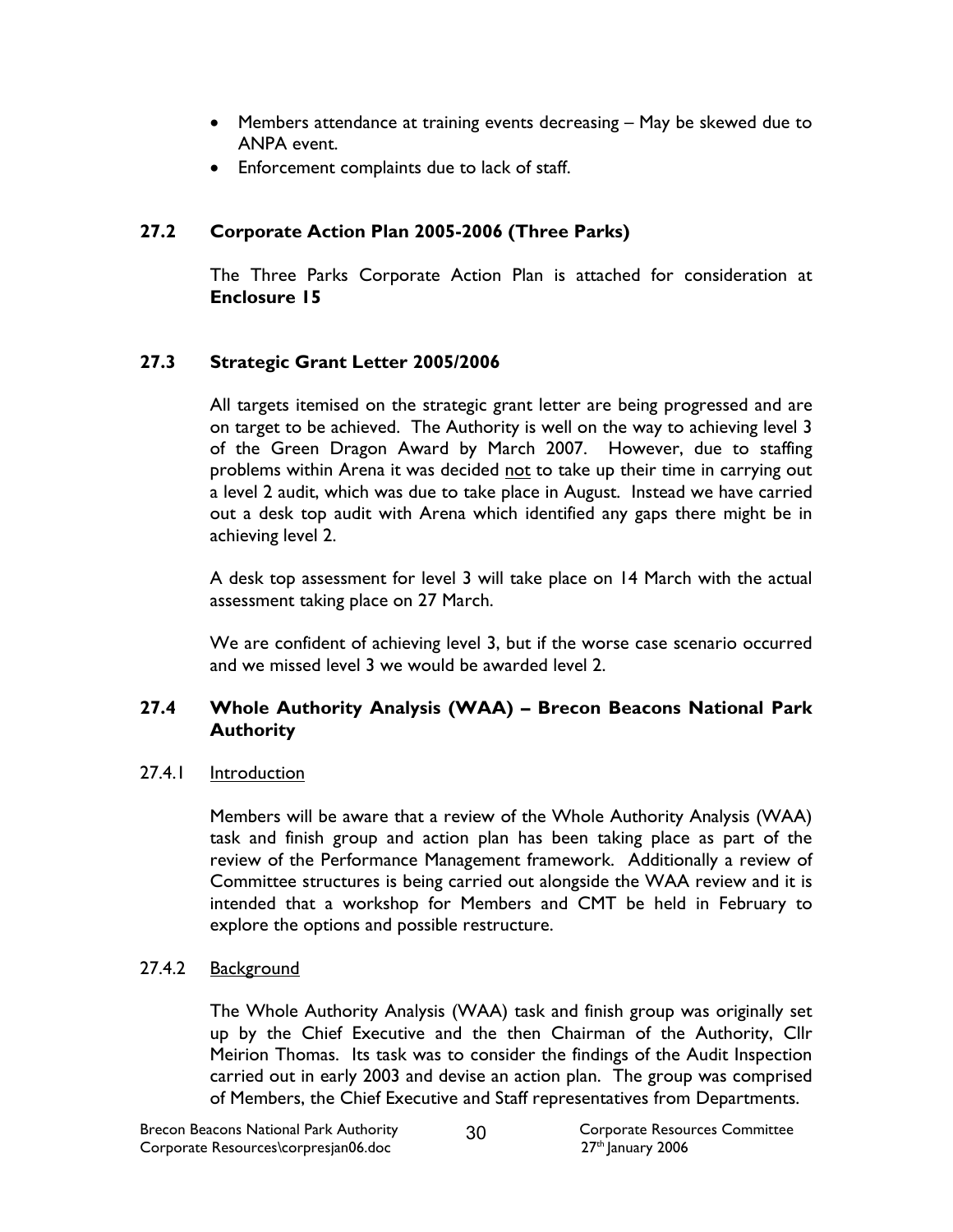The issues identified in the inspection report came from a number of sources eg Audit reports, the Marsh Risk Assessment report and from a number of interviews held between the Wales Audit inspection team and members of staff. The task and finish group devised an action plan to address the issues and continued to meet on a quarterly basis to monitor progress against the plan.

As part of the Wales Programme for Improvement (WPI) the Authority has a statutory duty to review risks annually and to ensure that they are addressed. This has been done through consultation methods with staff and external stakeholders. Each year a new action plan is devised to include any outstanding actions and any newly identified risks to the Authority. This process has been approved by the Wales Audit Office.

### 27.4.3 Review of the WAA

The Authority has a number of Strategies and Action plans, some of which are disparate to the Performance Management framework. This is now being addressed and a number of workshops and training events have, and are being held, to address these issues and to ensure SMARTER key work target setting. The Annual Business Cycle, introduced this year, if followed, sets out the logical timetable for the implementation of a good performance management framework and this has been communicated to all staff. This is also shown in the new Corporate Business Cycle shown at Enclosure 16.

The main issue with the WAA is that the actions set out in the action plan have not been linked to the Corporate Objectives and most of the activities have not been linked into the performance management database. Where actions have been included in the performance management database this means we have two separate groups monitoring the same targets that is the Performance Management Team (PMT) and the WAA task and finish group.

The statutory duty of identifying annually assessing risks should continue to be carried out and activities to address the risks should be set out in an action plan. The activities from the action plan should then be prioritised with resources allocated against those prioritised actions. These actions to be incorporated into the Performance Management database. These will then be monitored through the Performance Management Team and the Whole Authority task and finish group disbanded with progress or issues being reported to Corporate Resources Committee. This to continue until the review of Committee Structures is complete.

#### a) Financial, Staffing and Improvement implications: Capacity and resource issues have prevented some of the key work targets being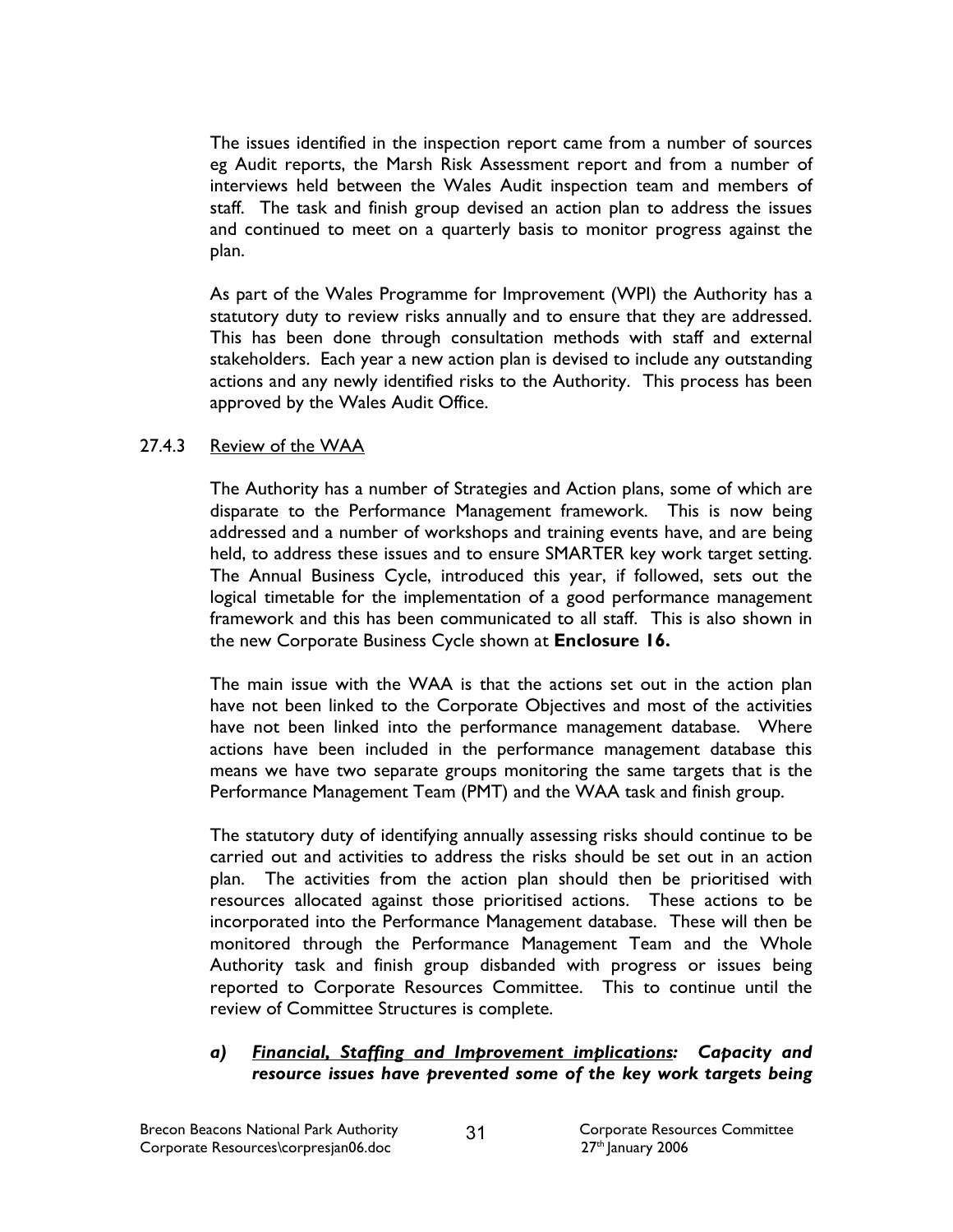achieved. Disbanding the WAA Task and Finish Group will save resources and free up some capacity.

- b) Equality Issues: No implications.
- c) Sustainability Appraisal: No implications.
- d) Human Rights: No implications.
- e) Background Papers: None.
- f) Corporate Objective: All.

#### Recommendations:

- a) To consider the report on progress of Key Work Targets and Performance Indicators for 2005/06.
- b) To consider the report on progress of the Three Parks Corporate Action Plan.
- c) To note the progress and issues relating to achieving Green Dragon level 3 by  $31<sup>st</sup>$  March 2006.
- d) That the statutory duty of identifying and annually assessing risks be carried out as follows:
	- Identify risks and draw up an action plan to address these risks
	- Actions to be prioritised against resources
	- Actions to be incorporated into the Performance Management Database
	- Actions to be monitored through the Performance Management Team.
- e) That the Whole Authority Analysis Task and Finish Group be disbanded with progress or outstanding issues being reported to Corporate Resources Committee.
- f) That these procedures be continued until the Review of Committee structures is completed.

Contact Officer: For further information contact Audrey Oakley on 01874 624437.